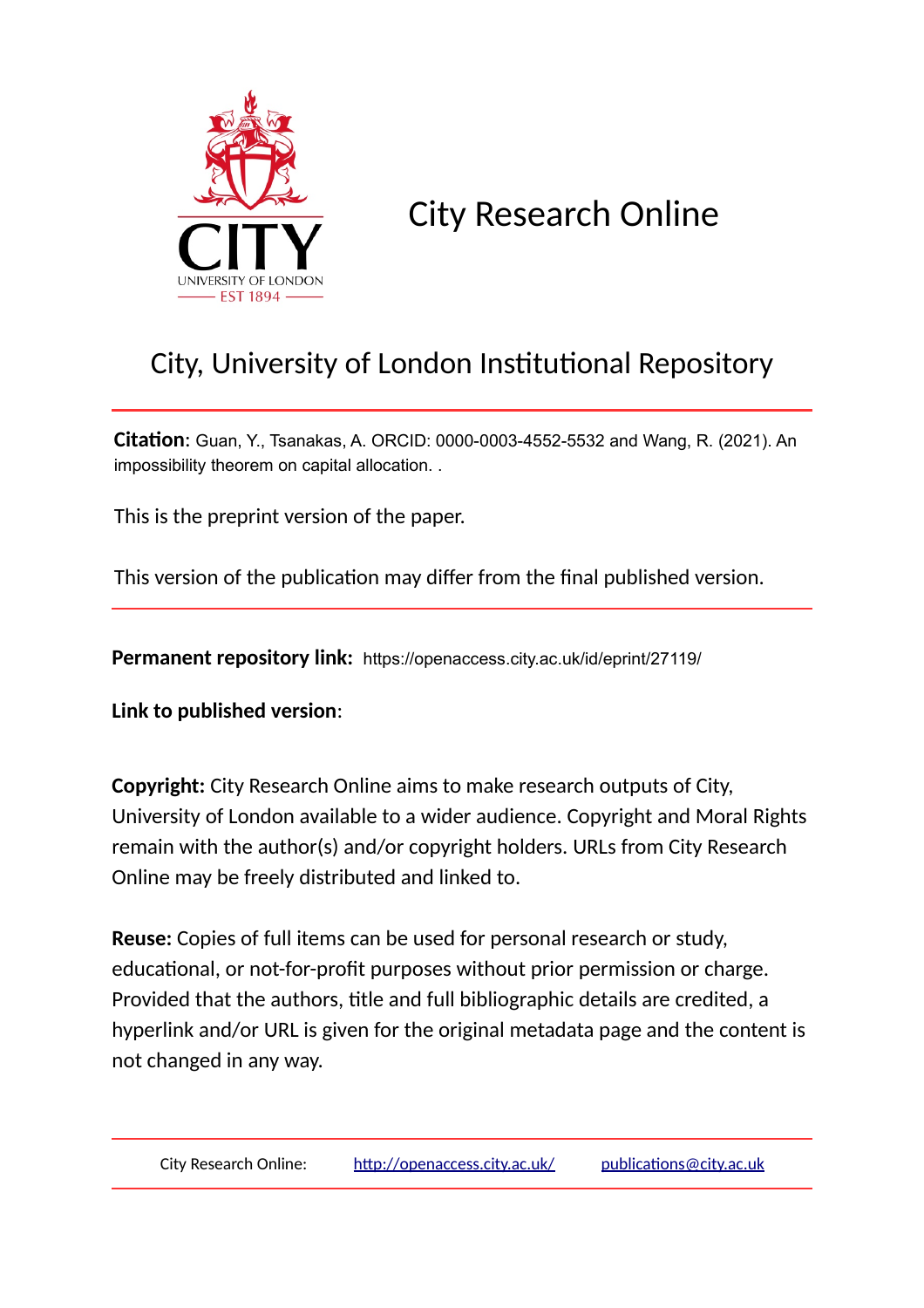## <span id="page-1-1"></span>An impossibility theorem on capital allocation

Yuanying Guan<sup>∗</sup> Andreas Tsanakas† Ruodu Wang‡

21st December 2021

#### Abstract

Two natural and potentially desirable properties for capital allocation rules are top-down consistency and shrinking independence. Top-down consistency means that the total capital is determined by the aggregate portfolio risk. Shrinking independence means that the risk capital allocated to a given business line should not be affected by a proportional reduction of exposure in another business line. These two properties are satisfied by, respectively, the Euler allocation rule and the stress allocation rule. We prove an impossibility theorem which states that these two properties jointly lead to the trivial capital allocation based on the mean. When a subadditive risk measure is used, the same result holds for weaker versions of shrinking independence, which prevents the increase in risk capital in one line, when exposure to another is reduced. The impossibility theorem remains valid even if one assumes strong positive dependence among the risk vectors.

Keywords: Euler allocation, stress scenarios, top-down consistency, shrinking independence

## <span id="page-1-0"></span>1 Capital allocation rules

Capital allocation is an active topic for researchers in risk management and practitioners in the financial industry. Capital allocation problems are often studied in the context of risk measures, as in the axiomatic settings of [Denault](#page-15-0) [\(2001\)](#page-15-0) and [Kalkbrener](#page-15-1) [\(2005\)](#page-15-1). We refer to [Dhaene et al.](#page-15-2) [\(2012\)](#page-15-2) and [Furman and Zitikis](#page-15-3) [\(2008\)](#page-15-3) for overviews of capital allocation methods based on risk measures, and to [Scaillet](#page-15-4) [\(2004\)](#page-15-4), [Targino et al.](#page-15-5) [\(2015\)](#page-15-5), [Boonen et al.](#page-14-0) [\(2019\)](#page-14-0) and [Asimit et al.](#page-14-1) [\(2019\)](#page-14-1) for examples of statistical studies.

<sup>∗</sup>Department of Mathematical Sciences and Department of Finance & Real Estate, DePaul University, USA. Email: <yguan8@depaul.edu>

<sup>†</sup>Bayes Business School, City, University of London, UK. Email: <a.tsanakas.1@city.ac.uk>

<sup>‡</sup>Department of Statistics and Actuarial Science, University of Waterloo, Canada. Email: <wang@uwaterloo.ca>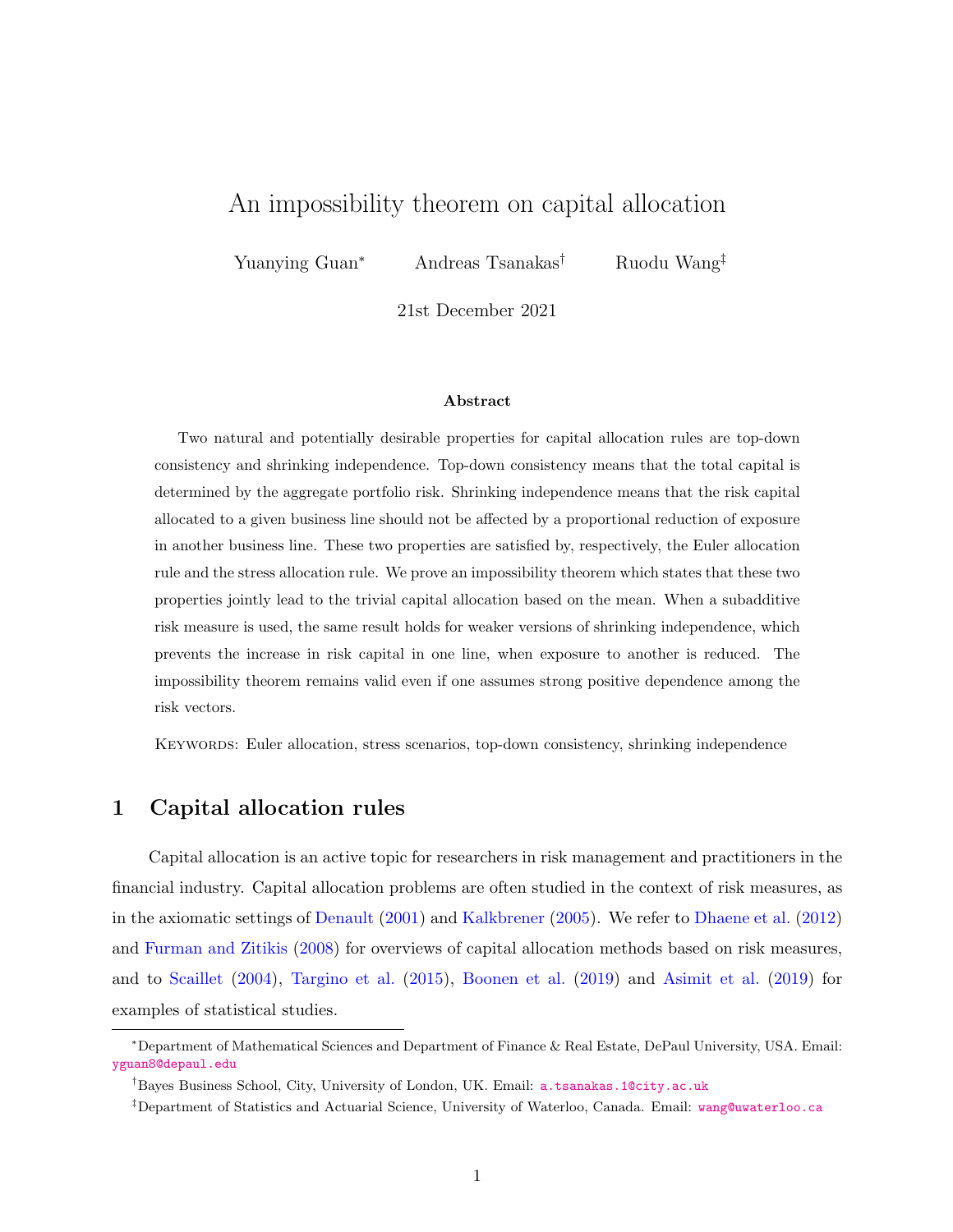We first explain the mathematical setting for capital allocation. Fix a probability space  $(\Omega, \mathcal{F}, \mathbb{P})$  and some  $q \in [1, \infty]$ . Let X be the set  $L^q$  of random variables X with finite q-th moment, i.e.,  $\mathbb{E}[|X|^q] < \infty$  if  $q \in [1,\infty)$  and ess-sup $(X) < \infty$  if  $q = \infty$ .

Each random vector  $\mathbf{X} = (X_1, \ldots, X_d) \in \mathcal{X}^d$  represents risks from multiple business lines; positive outcomes of each  $X_i$  are understood as losses. An *allocation rule*  $\Lambda$  is a mapping from  $\mathcal{X}^d$ to  $\mathbb{R}^d$ . For  $\mathbf{X} \in \mathcal{X}^d$  and an allocation rule  $\Lambda$ , we denote by  $\Lambda(\mathbf{X}) = (\Lambda_1(\mathbf{X}), \ldots, \Lambda_d(\mathbf{X}))$  where  $\Lambda_i(\mathbf{X})$ represents the amount of capital allocated to line  $i \in \{1, \ldots, d\}$ . Capital allocation is intimately linked to risk measures. A risk measure in this paper is a continuous and law-invariant mapping  $\rho: \mathcal{X} \to \mathbb{R}$ . We do not require anything beyond continuity and law invariance, which is satisfied by all risk measures in the literature and risk management practice.<sup>[1](#page-2-0)</sup> Even law invariance can be easily relaxed; see Section [4.3.](#page-12-0)

Examples of capital allocation rules include the proportional allocation, the Euler allocation, the Aumann-Shapley capital allocation, and those based on stress scenarios. Formal definitions of some capital allocation rules are put in Appendix [A;](#page-16-0) below we give two specific examples which are sufficient to illustrate our main message. These two examples share the general form

<span id="page-2-1"></span>
$$
\Lambda(\mathbf{X}) = \mathbb{E}^{Q_{\mathbf{X}}}[\mathbf{X}], \quad \text{i.e., } \Lambda_i(\mathbf{X}) = \mathbb{E}^{Q_{\mathbf{X}}}[X_i] \text{ for } i = 1, ..., d,
$$
\n(1)

where  $Q_{\mathbf{X}}$  is a probability measure determined by the risk vector  $\mathbf{X}$ .

1. The Euler allocation based on the Expected Shortfall (ES) (also known as the CTE allocation) is one of the most popular rules in capital allocation; see e.g., [Kalkbrener](#page-15-1) [\(2005\)](#page-15-1). It is defined as a special case of  $(1)$  by

<span id="page-2-3"></span>
$$
\Lambda(\mathbf{X}) = \mathbb{E}^{Q_{\mathbf{X}}}[\mathbf{X}] \quad \text{and} \quad \frac{\mathrm{d}Q_{\mathbf{X}}}{\mathrm{d}\mathbb{P}} = \frac{1}{1-p} \mathbb{1}_{\{\sum_{i=1}^{n} X_i \geqslant s_p\}}, \quad \text{for some } p \in (0,1), \tag{2}
$$

where  $s_p$  is the p-quantile of  $S := \sum_{i=1}^n X_i$ . Here we assume that S is continuously distrib-uted.<sup>[2](#page-2-2)</sup> This leads to  $\Lambda_i(\mathbf{X}) = \mathbb{E}[X_i | S \geqslant s_p], i = 1, ..., d$ . The total capital is  $\sum_{i=1}^d \Lambda_i(\mathbf{X}) =$  $\mathbb{E}[S|S\geq s_p]$ , which is the ES of the total risk S at level p.

<span id="page-2-0"></span>2. The mixture-stress allocation proposed by [Millossovich et al.](#page-15-6) [\(2021\)](#page-15-6) is based on stress scenarios

<sup>&</sup>lt;sup>1</sup>Continuity is with respect to the norm on  $\mathcal{X} = L^q$ . A mapping  $\rho$  is law invariant if  $\rho(X) = \rho(Y)$  for identically distributed  $X, Y \in \mathcal{X}$ . All law-invariant convex risk measures are continuous on  $L^q$  for  $q \geq 1$ ; see Rüschendorf [\(2013\)](#page-15-7). Moreover, all cash-subadditive risk measures, including the Value-at-Risk, are continuous on  $L^\infty$ ; see [Cerreia-Vioglio](#page-15-8) [et al.](#page-15-8) [\(2011\)](#page-15-8).

<span id="page-2-2"></span><sup>&</sup>lt;sup>2</sup>More precisely, we require  $\{S \geq s_p\}$  to have probability  $1-p$ . If this does not hold, then we need to replace the event  $\{S \geq s_p\}$  with a p-tail event of S introduced by [Wang and Zitikis](#page-16-1) [\(2021\)](#page-16-1).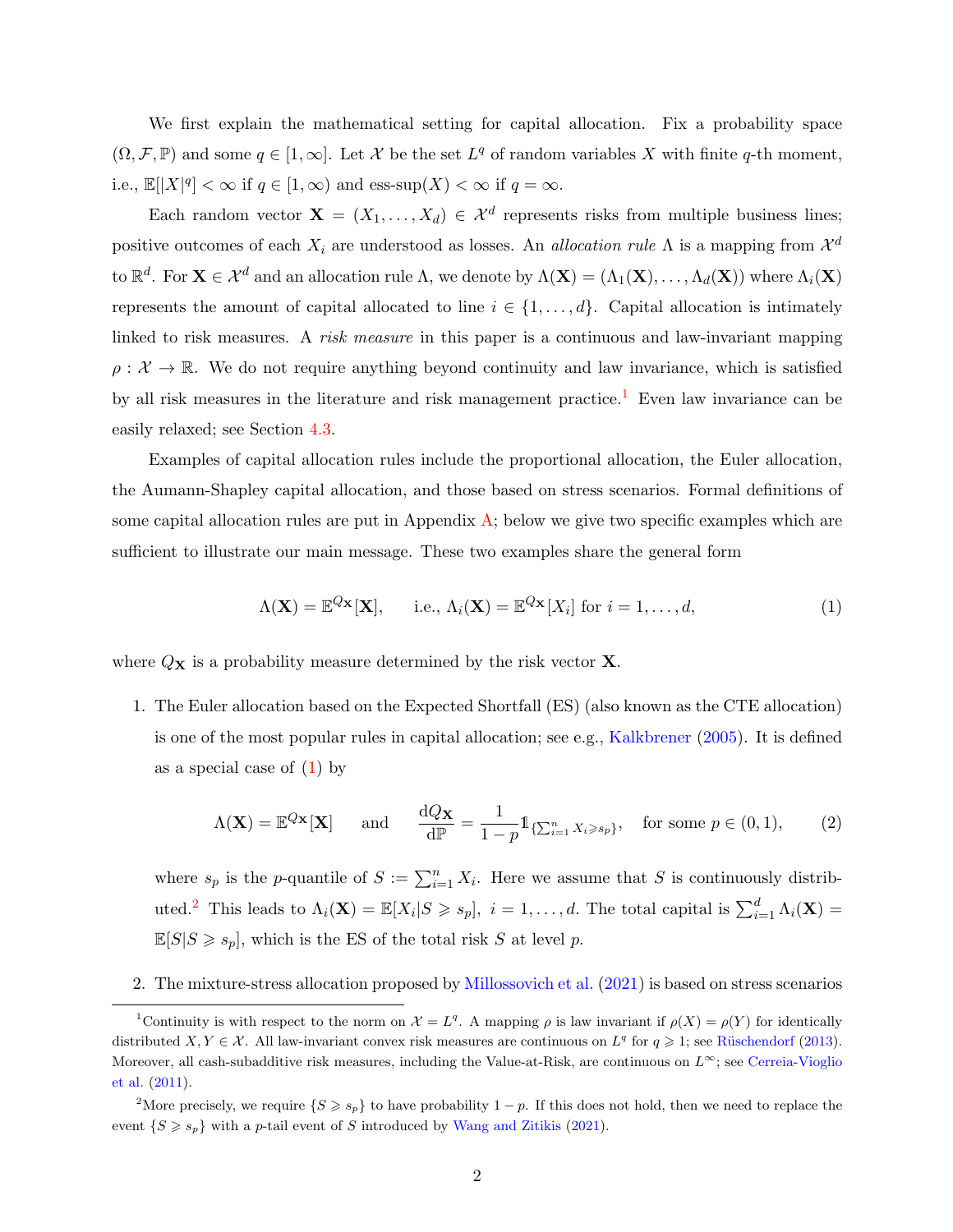generated directly by the risk vector  $X$ . It is defined as a special case of  $(1)$  by

<span id="page-3-1"></span>
$$
\Lambda(\mathbf{X}) = \mathbb{E}^{Q_{\mathbf{X}}}[\mathbf{X}] \quad \text{and} \quad \frac{\mathrm{d}Q_{\mathbf{X}}}{\mathrm{d}\mathbb{P}} = \frac{\theta + 1}{d} \sum_{i=1}^{d} (F_i(X_i))^{\theta}, \quad \text{for some } \theta \geq 0,
$$
 (3)

where each  $X_i$  is assumed to have a continuous distribution function  $F_i$ <sup>[3](#page-3-0)</sup>. The total capital for the stress allocation rule is given by  $\sum_{i=1}^{d} \Lambda_i(\mathbf{X}) = \mathbb{E}^{Q_{\mathbf{X}}}[S]$ . The mixture-stress allocation rule belongs to the class of stress allocation rules of [Millossovich et al.](#page-15-6) [\(2021\)](#page-15-6); see Appendix [A.](#page-16-0)

Our main result does not need to assume any specific form of allocation rules such as [\(1\)](#page-2-1), [\(2\)](#page-2-3) or [\(3\)](#page-3-1); the above examples are introduced only to motivate the two important properties in the next section.

## 2 Three properties for an allocation rule

We introduce three potentially desirable properties for an allocation rule  $\Lambda$ . All statements are meant to hold for all  $\mathbf{X} = (X_1, \ldots, X_d) \in \mathcal{X}^d$ .

- (i) Vanishing continuity:  $\Lambda(\varepsilon \mathbf{X}) \to \mathbf{0}$  as  $\varepsilon \downarrow 0$ .
- (ii) Top-down consistency:  $\sum_{i=1}^{n} \Lambda_i(\mathbf{X}) = \rho(\sum_{i=1}^{n} X_i)$  for some risk measure  $\rho$  with  $\rho(1) = 1$ .
- (iii) Shrinking independence:  $\Lambda_i(X_1,\ldots,X_{j-1},aX_j,X_{j+1},\ldots,X_d) = \Lambda_i(\mathbf{X})$  for all  $j \neq i$  and  $a \in$  $(0, 1).$

Vanishing continuity (i), meaning that the allocated capital shrinks to 0 for a vanishing risk, is satisfied by any sensible capital allocation rule. For instance, it is weaker than positive homogeneity:  $\Lambda(\varepsilon X) = \varepsilon \Lambda(X)$  for  $\varepsilon > 0$ , and positive homogeneity is satisfied by almost all capital allocation rules, including the ones mentioned in Section [1](#page-1-0) and Appendix [A.](#page-16-0)

Top-down consistency  $(ii)^4$  $(ii)^4$  means that the total capital requirement can be calculated from a risk measure that depends solely on the model of the aggregate position. All top-down methods generated from a pre-specified risk measure satisfy this property. Indeed, it is the starting point of many studies on capital allocation; see e.g., [Denault](#page-15-0) [\(2001\)](#page-15-0), [Kalkbrener](#page-15-1) [\(2005\)](#page-15-1) and [Tsanakas](#page-16-2) [\(2009\)](#page-16-2), where this property is part of the definition of an allocation based on a risk measure. In

<span id="page-3-2"></span><span id="page-3-0"></span><sup>&</sup>lt;sup>3</sup>The case of discontinuity can be addressed using a suitable uniform transform; see [Millossovich et al.](#page-15-6) [\(2021\)](#page-15-6).

 $4$ This property is also referred to as the *full allocation* requirement or, particularly in a game theoretic context, as efficiency; see e.g., [Lemaire](#page-15-9) [\(1991\)](#page-15-9).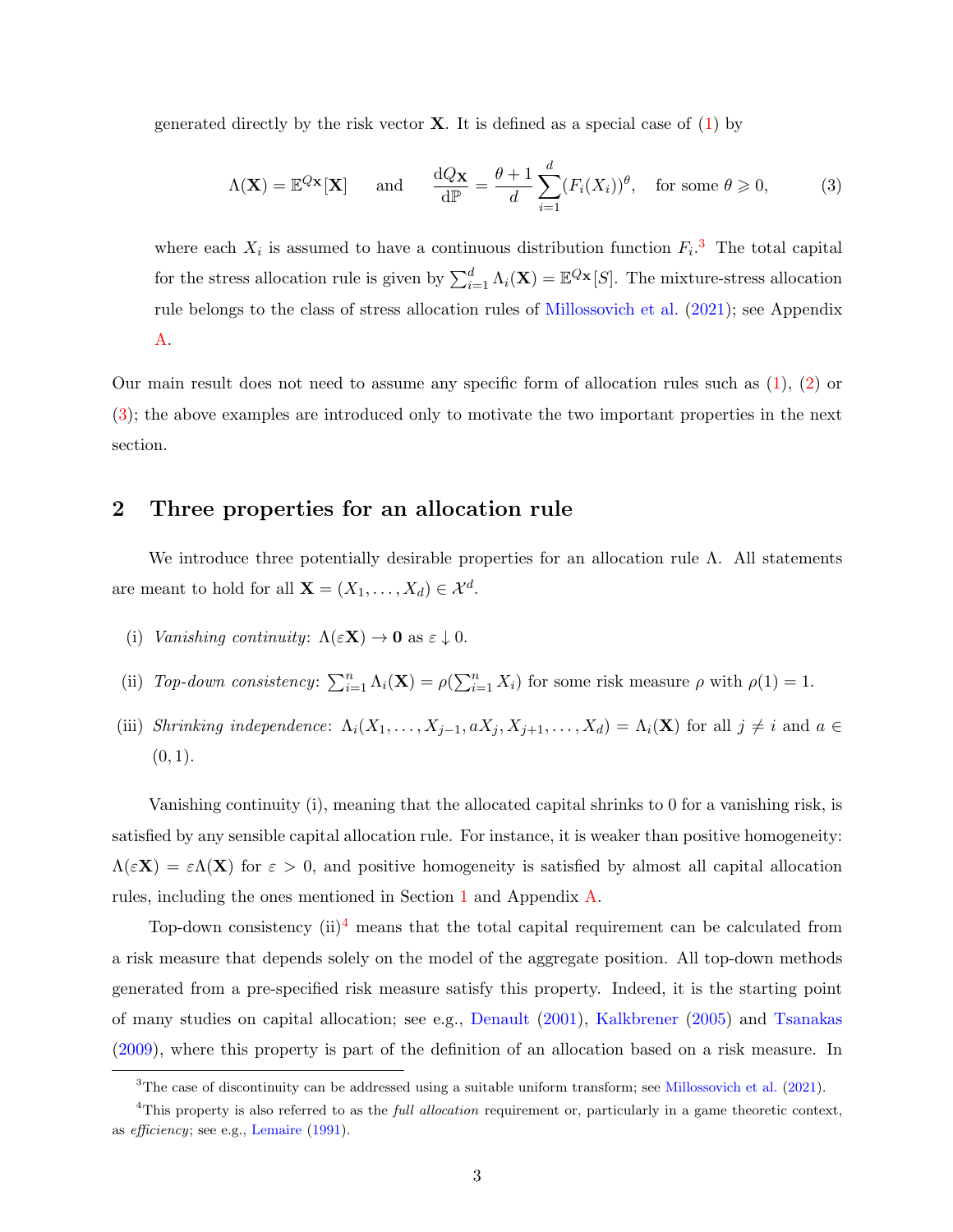particular, it is satisfied by the Euler allocation rules, including the ES-based Euler allocation in [\(2\)](#page-2-3). Nevertheless, in risk management practice, the total capital requirement is not necessarily calculated by any specific risk measure of a portfolio loss, but could indeed be exogenous to the allocation problem as in the settings of [Zaks et al.](#page-16-3) [\(2006\)](#page-16-3) and [Dhaene et al.](#page-15-2) [\(2012\)](#page-15-2); see also Remark 2.4 of [Asimit et al.](#page-14-1) [\(2019\)](#page-14-1).

Shrinking independence (iii) reflects the requirement that decreases in the exposure to one line of business do not lead to changes in the capital allocated to another line. In this context, we do not assume a priori that the capital allocation reflects any hedging or diversification effects among business lines; each of them may operate separately, and they are pooled together by the overarching structure of the firm. Shrinking independence has a clear organizational rationale, as a stability property of capital allocations. If shrinking independence does not hold, the manager of a line of business may see their allocated capital change (even increase), in response to portfolio changes outside their control. Indeed, this is a reason why insurance practitioners are often reluctant to operationalize Euler allocations. At the same time, this property is very restrictive.<sup>[5](#page-4-0)</sup> Hence, two relaxations of shrinking independence, one replacing the equality by an inequality and one requiring the property only for positive dependence, are discussed in Sections [4.1](#page-7-0) and [4.2.](#page-9-0) To simplify exposition, we will illustrate our main result using the stronger formulation (iii).

Shrinking independence is satisfied by any allocation rule induced by an invariant stressing mechanism of the type introduced by [Millossovich et al.](#page-15-6) [\(2021\)](#page-15-6), including the mixture-stress allocation in  $(3)$ ; see also the ones in Appendix [A.](#page-16-0) Indeed, the mixture-stress allocation rule satisfies the stronger property:

(iv) Strong independence: for each i,  $\Lambda_i(X_1,\ldots,X_{j-1},g(X_j),X_{j+1},\ldots,X_d) = \Lambda_i(\mathbf{X})$  for  $j \neq i$  and a strictly increasing function g.

Strong independence thus ensures robustness of allocated risk capital not only to reductions in exposure, but also to more general monotonic risk reductions, e.g., by the purchasing of reinsurance. Mathematically, this means that the allocated capital to business line  $i$  depends only on the distribution of  $X_i$  and the dependence structure (copula) of  $X_i$ . See also the discussions and a real-data example in [Millossovich et al.](#page-15-6) [\(2021\)](#page-15-6).

Properties (iii) and (iv) are also satisfied in the case that the risk capital of each business line is individually computed by a risk measure; that is, each  $\Lambda_i(X_i)$  solely depends on  $X_i$ . Such

<span id="page-4-0"></span><sup>&</sup>lt;sup>5</sup>A much weaker stability requirement is implicit in the approach of [Major](#page-15-10) [\(2018\)](#page-15-10), whose capital allocation reflects fully sensitivity to portfolio weights, but only partially to reinsurance parameters, as the latter are not included in the Radon-Nikodym derivative that generates the risk functional considered.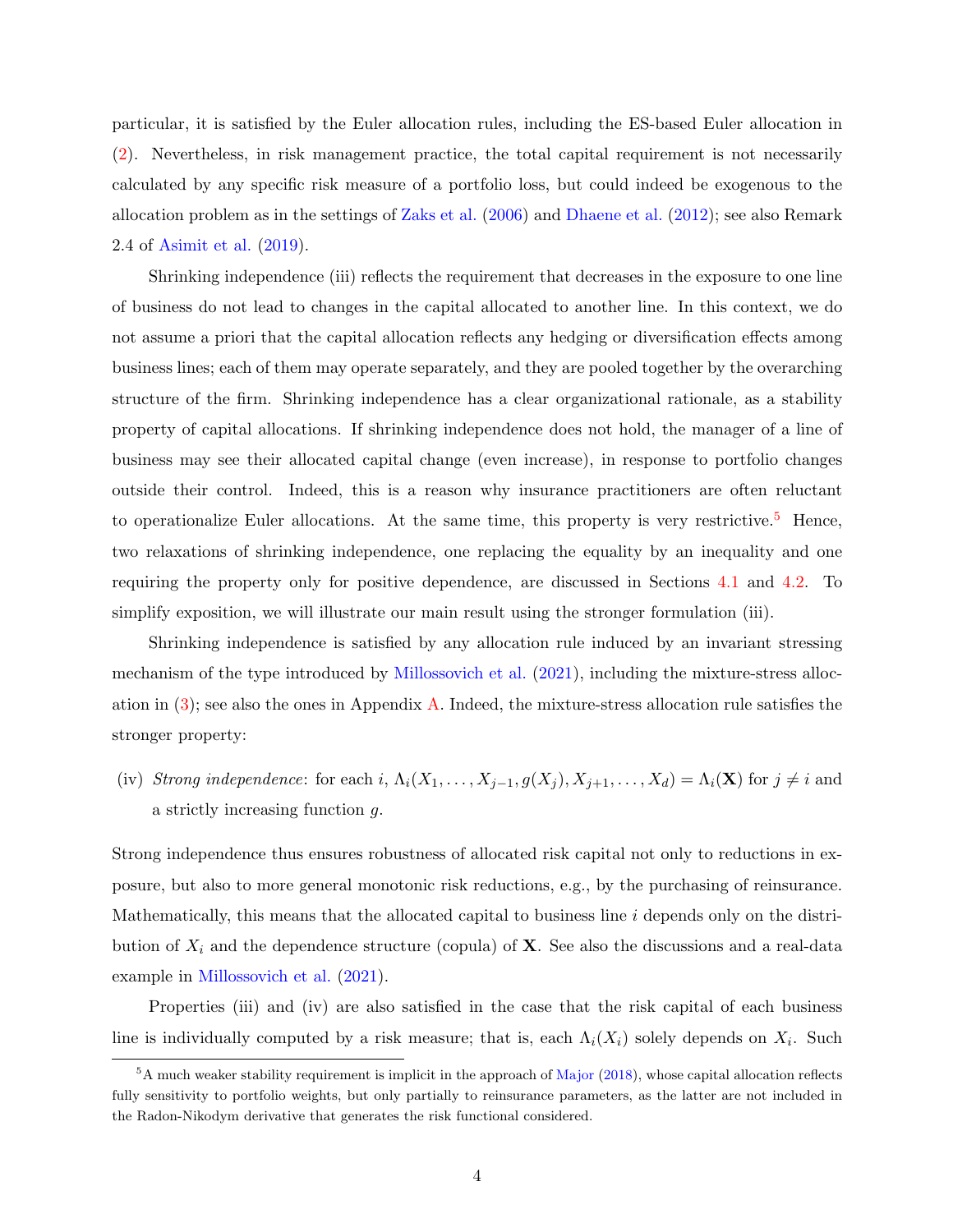individual allocations are not of further interest to us, as they ignore aggregation or diversification effects.

Remark 1. We do not impose continuity of  $\Lambda$  in  $\mathcal{X}^d$ . In this way we can include capital allocation rules such as those based on invariant stressing mechanisms in [Millossovich et al.](#page-15-6) [\(2021\)](#page-15-6), which are not necessarily continuous when handling discrete risk factors. For instance, discontinuity may arise in [\(3\)](#page-3-1) when a sequence of continuous risk vectors  $(\mathbf{X}_n)_{n\in\mathbb{N}}$  converges to a risk vector **X** with some discrete components. Instead, we only require the vanishing continuity, a much weaker requirement.

## 3 An impossibility theorem

We establish an impossibility theorem to show that independence and top-down consistency conflict in the sense that, together with vanishing continuity, they jointly force the allocation rule to be the trivial one based on the mean. This result is an impossibility theorem because in practice, the total capital requirement cannot be computed using the mean.

<span id="page-5-3"></span>**Theorem 1.** An allocation rule  $\Lambda$  satisfies properties (i)-(iii) if and only if  $\Lambda(X) = \mathbb{E}[X]$  for all  $\mathbf{X} \in \mathcal{X}^{d}$ .

Proof. The "if" statement is straightforward, and we only show the "only if" statement. Take an arbitrary  $\mathbf{X} = (X_1, \ldots, X_d) \in \mathcal{X}^d$ . For  $\varepsilon \in (0, 1)$  and  $i = 1, \ldots, d$ , let

$$
\mathbf{X}_{-i}^{\varepsilon} = (\varepsilon X_1, \dots, \varepsilon X_{i-1}, X_i, \varepsilon X_{i+1}, \dots, \varepsilon X_d),
$$

that is, the risk vector **X** multiplied by  $\varepsilon$  except for the *i*-th component. Applying shrinking invariance (iii) repeatedly leads to

<span id="page-5-0"></span>
$$
\Lambda_i(\mathbf{X}_{-i}^{\varepsilon}) = \Lambda_i(\mathbf{X}) \text{ for each } i.
$$
\n<sup>(4)</sup>

Top-down consistency (ii) implies

<span id="page-5-1"></span>
$$
\sum_{j \neq i} \Lambda_j(\mathbf{X}_{-i}^{\varepsilon}) + \Lambda_i(\mathbf{X}_{-i}^{\varepsilon}) = \sum_{j=1}^d \Lambda_j(\mathbf{X}_{-i}^{\varepsilon}) = \rho \left( \varepsilon \sum_{j \neq i} X_j + X_i \right) \text{ for each } i.
$$
 (5)

Putting [\(4\)](#page-5-0) and [\(5\)](#page-5-1) together, we have

<span id="page-5-2"></span>
$$
\Lambda_i(\mathbf{X}) = \rho \left( \varepsilon \sum_{j \neq i} X_j + X_i \right) - \sum_{j \neq i} \Lambda_j(\mathbf{X}_{-i}^{\varepsilon}) \text{ for each } i.
$$
 (6)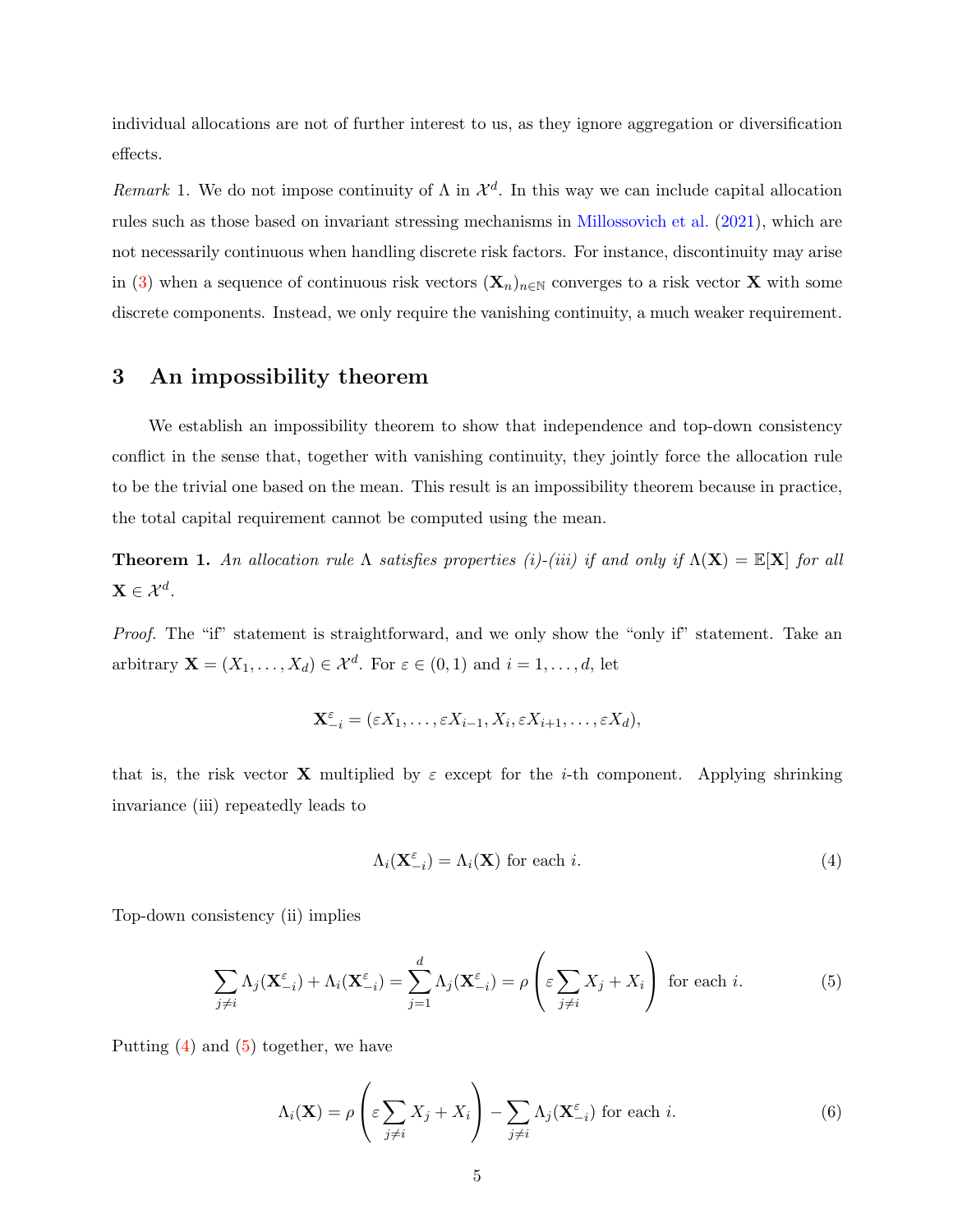Moreover, (iii) also implies that for  $j \neq i$ , we have  $\Lambda_j(\mathbf{X}_{-i}^{\varepsilon}) = \Lambda_j(\varepsilon \mathbf{X})$ . By using vanishing continuity (i) and continuity of  $\rho$ ,

<span id="page-6-0"></span>
$$
\sum_{j \neq i} \Lambda_j(\mathbf{X}_{-i}^{\varepsilon}) = \sum_{j \neq i} \Lambda_j(\varepsilon \mathbf{X}) \to 0 \quad \text{and} \quad \rho\left(\varepsilon \sum_{j \neq i} X_j + X_i\right) \to \rho(X_i) \quad \text{as } \varepsilon \downarrow 0. \tag{7}
$$

Therefore, [\(6\)](#page-5-2) and [\(7\)](#page-6-0) lead to  $\Lambda_i(\mathbf{X}) \to \rho(X_i)$ . Noting that  $\Lambda_i(\mathbf{X})$  does not depend on  $\varepsilon$ , we have  $\Lambda_i(\mathbf{X}) = \rho(X_i)$  i.e., the allocation  $\Lambda_i(\mathbf{X})$  depends only on the individual loss  $X_i$ . Moreover, using (ii) again,

$$
\sum_{i=1}^d \rho(X_i) = \sum_{i=1}^d \Lambda_i(\mathbf{X}) = \rho\left(\sum_{i=1}^d X_i\right),
$$

i.e.,  $\rho$  is additive. Since  $\rho$  is continuous, additive and law invariant with  $\rho(1) = 1$ , we get from Lemma [1](#page-6-1) below that  $\rho(X) = \mathbb{E}[X]$  for all  $X \in \mathcal{X}$ . Hence, the allocation rule  $\Lambda$  has to be the mean.  $\Box$ 

Remark 2. While somewhat troubling, it is not in itself surprising that different potentially desirable allocation properties may be in conflict; for an impossibility result in the context of cooperative game theory, see Csóka and Pintér [\(2016\)](#page-15-11). Furthermore, [Mohammed et al.](#page-15-12) [\(2021\)](#page-15-12) characterized multivariate distributions of risk vectors, for which Euler allocations based on ES collapse to expected values.

The following lemma contains a known result used in the proof of Theorem [1,](#page-5-3) although we did not find an explicit statement; such a result appeared in, for instance, the proof of Lemma A.1 of [Wang and Zitikis](#page-16-1) [\(2021\)](#page-16-1). We provide a simple proof for the reader familiar with techniques in the theory of risk measures.

<span id="page-6-1"></span>**Lemma 1.** A mapping  $\rho : \mathcal{X} \to \mathbb{R}$  is continuous, additive, and law invariant if and only if  $\rho(X) =$  $\rho(1)\mathbb{E}[X]$  for all  $X \in \mathcal{X}$ .

*Proof.* The proof is adapted from that of Lemma A.1 of [Wang and Zitikis](#page-16-1) [\(2021\)](#page-16-1). Part  $(\Leftarrow)$  is trivial to check, and we thus only prove part ( $\Rightarrow$ ). Let  $\lambda = \rho(1)$ . Continuity and additivity gives  $\rho(c) = \lambda c$  for  $c \in \mathbb{R}$ . Continuity and additivity also imply that  $\rho(aX) = a\rho(X)$  for  $a > 0$ , which further implies convexity of  $\rho$ . Hence,  $\rho$  is a finite coherent risk measure multiplied by  $\lambda$  on  $L^q$ ; the arguments below show that  $\rho$  is Fatou continuous (Definition 7.23 of Rüschendorf [\(2013\)](#page-15-7)).

1. If  $q \in [1,\infty)$ , then,  $\rho$  is a finite convex risk measure (multiplied by  $\lambda$ ), which is Fatou continuous by Rüschendorf  $(2013,$  Theorem 7.24).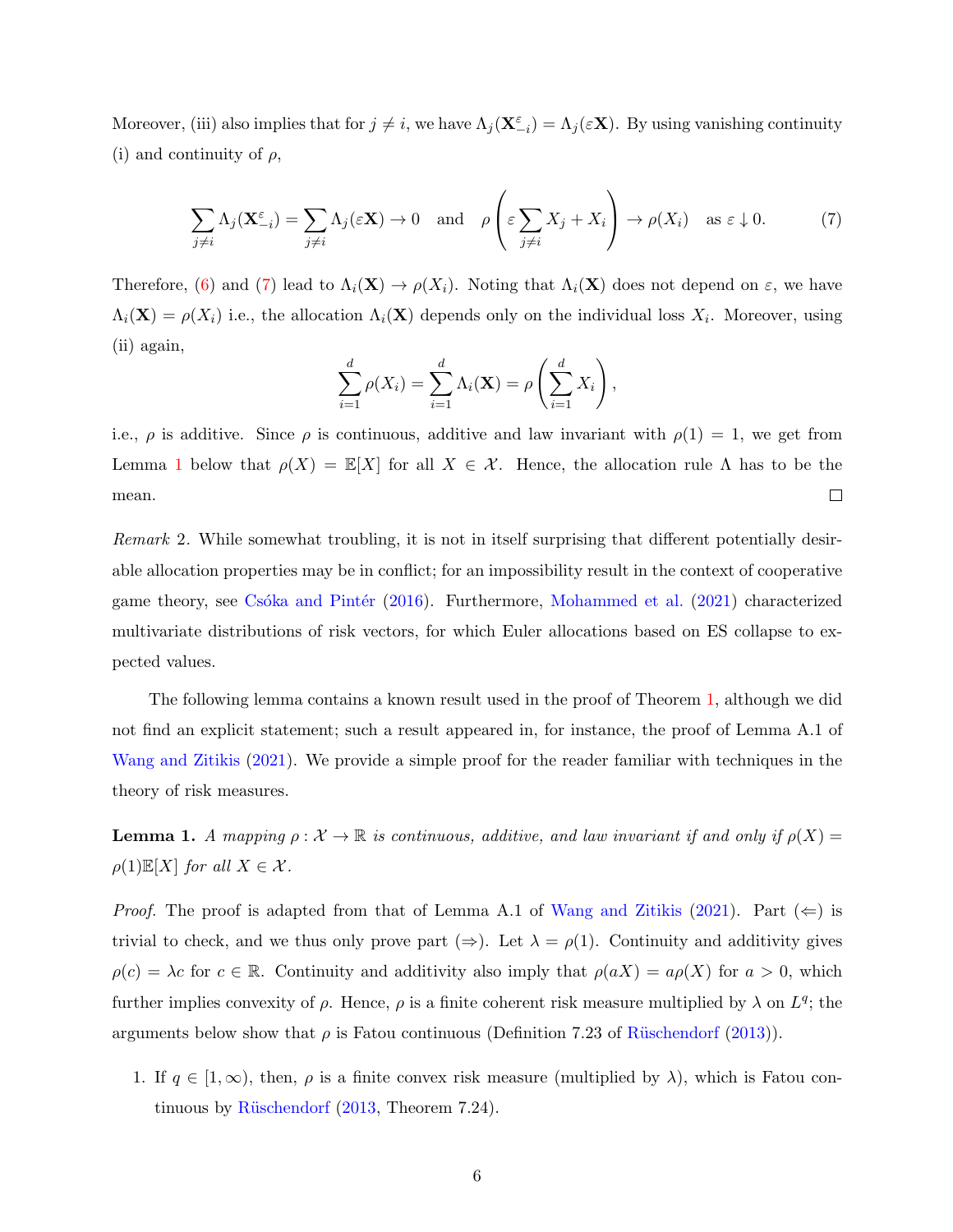2. If  $q = \infty$ , then law invariance of  $\rho$  implies Fatou continuity by Theorem 30 of [Delbaen](#page-15-13) [\(2012\)](#page-15-13). In both cases, Fatou continuity holds for  $\rho$ , and hence it admits a representation

<span id="page-7-2"></span>
$$
\rho(X) = \int X \, \mathrm{d}Q \tag{8}
$$

for a measure Q on  $(\Omega, \mathcal{F})$ ; see e.g., Rüschendorf [\(2013,](#page-15-7) Theorem 7.20) and Föllmer and Schied  $(2016, \text{Exercise } 4.2.1).$  $(2016, \text{Exercise } 4.2.1).$  Since  $\rho$  is law invariant, Q has to be equal to P multiplied by a constant.  $\Box$ 

### 4 Relaxations of the properties

In this section we discuss three possible relaxations of properties (ii) and (iii). The main message is that with reasonable relaxations and some other additional assumptions, we arrive at the same conclusion of the impossibility theorem.

#### <span id="page-7-0"></span>4.1 Relaxing shrinking independence

Shrinking independence (iii) may be seen as quite strong, as it requires that the allocated capital to line i with risk  $X_i$  remains unchanged, when reducing another line with risk  $X_j$  for  $j \neq i$ . A natural relaxation of this property is

(iii') Weak shrinking independence:  $\Lambda_i(X_1,\ldots,X_{j-1},aX_j,X_{j+1},\ldots,X_d) \leq \Lambda_i(\mathbf{X})$  for all  $j \neq i$  and  $a \in (0, 1).$ 

Weak shrinking independence (iii') means that if another line of business reduces their risk exposure, then the allocated capital for an unchanged business line does not increase (but may decrease). This property is much weaker than (iii), and it is arguably quite natural in an insurance context. As a reduction in exposure to  $X_j$  would be expected to reduce the risk of the portfolio, (iii') only requires that this change has no adverse impact on other lines of business  $i \neq j$ .

The property (iii') in place of shrinking independence (iii) is too weak to establish the impossibility theorem. In the literature of capital allocation, one often considers a coherent risk measure which calculates the total capital; see e.g., [Kalkbrener](#page-15-1)  $(2005)$ .<sup>[6](#page-7-1)</sup> In such a setting, we can strengthen  $(ii)$  to:

(ii) Top-down consistency with a subadditive risk measure:  $\sum_{i=1}^{n} \Lambda_i(\mathbf{X}) = \rho(\sum_{i=1}^{n} X_i)$  for some subadditive risk measure  $\rho$  with  $\rho(1) = 1$ .

<span id="page-7-1"></span> ${}^{6}$ A coherent risk measure of [Artzner et al.](#page-14-2) [\(1999\)](#page-14-2) is defined to satisfy four properties: monotonicity, translation invariance, positive homogeneity, and subadditivity. The only property we need here is subadditivity:  $\rho(X + Y)$  $\rho(X) + \rho(Y)$  for  $X, Y \in \mathcal{X}$ .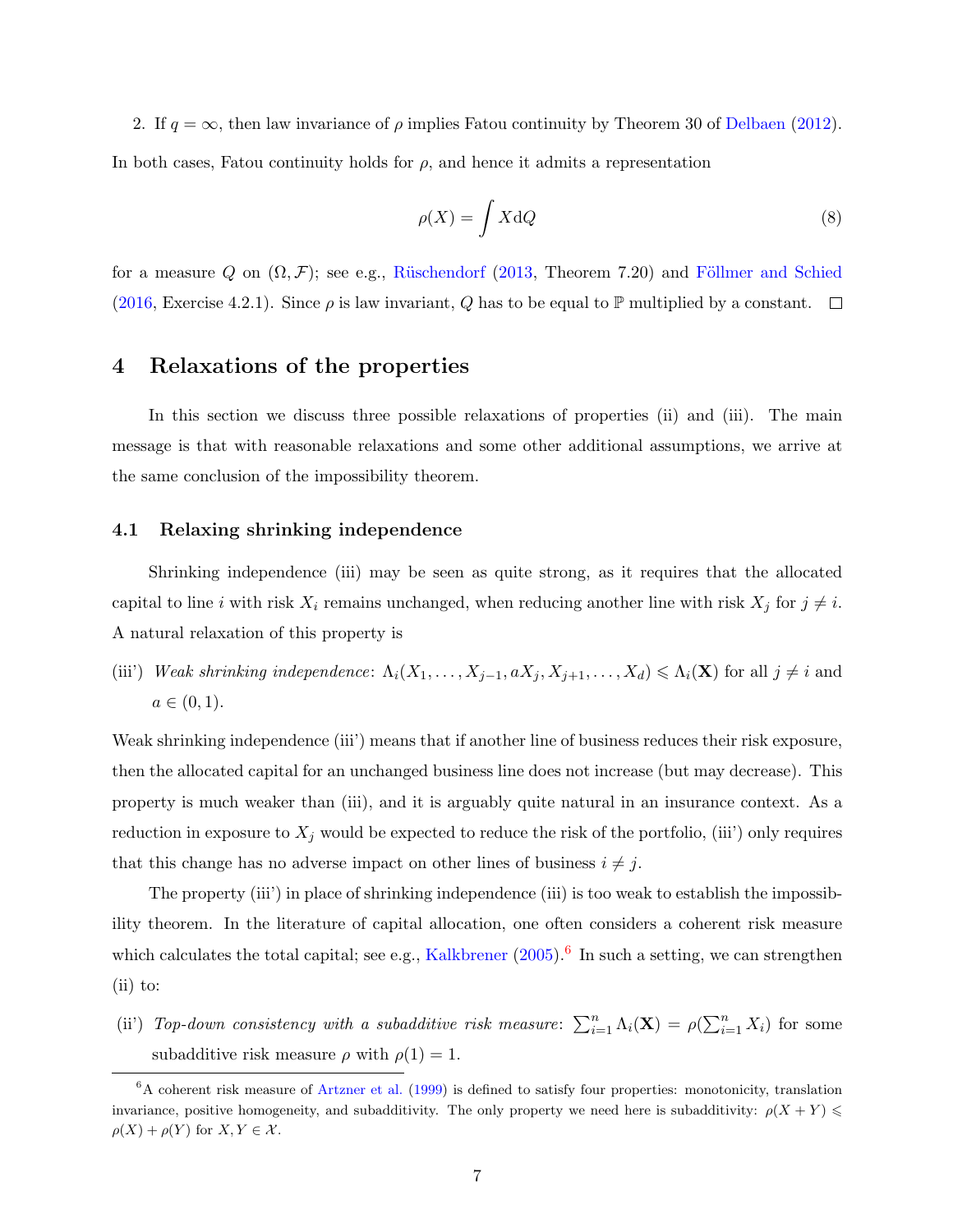We also modify the continuity in (i), which says that if the exposure in one business line vanishes, then so is its allocated capital. This natural assumption is technically slightly stronger than (i).

(i') Component-wise vanishing continuity:  $\Lambda(\varepsilon \mathbf{X}) \to \mathbf{0}$  and  $\Lambda_j(X_1, \ldots, X_{j-1}, \varepsilon X_j, X_{j+1}, \ldots, X_d) \to$ 0 for each  $j = 1, \ldots, d$  as  $\varepsilon \downarrow 0$ .

The next result states that the impossibility theorem holds with the above modifications.

<span id="page-8-4"></span>**Theorem 2.** An allocation rule  $\Lambda$  satisfies properties (i'), (ii') and (iii') if and only if  $\Lambda(X) = \mathbb{E}[X]$ for all  $\mathbf{X} \in \mathcal{X}^d$ .

*Proof.* We follow the same logic and the same notation as in the proof of Theorem [1,](#page-5-3) and it is clear that we only need to show the "only if" statement. By continuity of  $\rho$ , we have, as in [\(7\)](#page-6-0),

<span id="page-8-2"></span>
$$
\rho\left(\varepsilon \sum_{j\neq i} X_j + X_i\right) \to \rho(X_i) \quad \text{as } \varepsilon \downarrow 0,
$$
\n(9)

With weak shrinking invariance (iii') replacing (iii), the equality in [\(6\)](#page-5-2) becomes an inequality, giving rise to

<span id="page-8-3"></span>
$$
\Lambda_i(\mathbf{X}) \ge \rho\left(\varepsilon \sum_{j \ne i} X_j + X_i\right) - \sum_{j \ne i} \Lambda_j(\mathbf{X}_{-i}^{\varepsilon}) \text{ for each } i.
$$
 (10)

Next, we verify

<span id="page-8-1"></span>
$$
\lim_{\varepsilon \downarrow 0} \Lambda_j(\mathbf{X}_{-i}^{\varepsilon}) \to 0 \quad \text{for } j \neq i. \tag{11}
$$

For a fixed  $\delta > 0$  and  $\varepsilon \in (0, \delta)$ , we have, by using (iii'),

<span id="page-8-0"></span>
$$
\Lambda_j(\mathbf{X}_{-i}^{\varepsilon}) \leq \Lambda_j(\varepsilon_1 X_1, \dots, \varepsilon_{i-1} X_{i-1}, X_i, \varepsilon_{i+1} X_{i+1}, \dots, \varepsilon_d X_d)
$$
\n(12)

where  $\varepsilon_k = \delta$  for  $k \notin \{i, j\}$  and  $\varepsilon_j = \varepsilon$ . For fixed  $\delta$ , the right-hand side of [\(12\)](#page-8-0) goes to 0 by (i'). Hence,  $\limsup_{\varepsilon\downarrow 0}\Lambda_j(\mathbf{X}^{\varepsilon}_{-i})\leqslant 0$ . Moreover, using (iii') again, we have

$$
\sum_{j \neq i} \Lambda_j(\mathbf{X}_{-i}^{\varepsilon}) \geqslant \sum_{j \neq i} \Lambda_j(\varepsilon \mathbf{X}) \to 0 \geqslant \limsup_{\varepsilon \downarrow 0} \sum_{j \neq i} \Lambda_j(\mathbf{X}_{-i}^{\varepsilon}).
$$

This gives [\(11\)](#page-8-1). Putting [\(9\)](#page-8-2), [\(10\)](#page-8-3) and (11) together leads to  $\Lambda_i(\mathbf{X}) \geq \rho(X_i)$ . This inequality together with (ii) and subadditivity of  $\rho$  gives

$$
\sum_{i=1}^d \rho(X_i) \leqslant \sum_{i=1}^d \Lambda_i(\mathbf{X}) = \rho\left(\sum_{i=1}^d X_i\right) \leqslant \sum_{i=1}^d \rho(X_i).
$$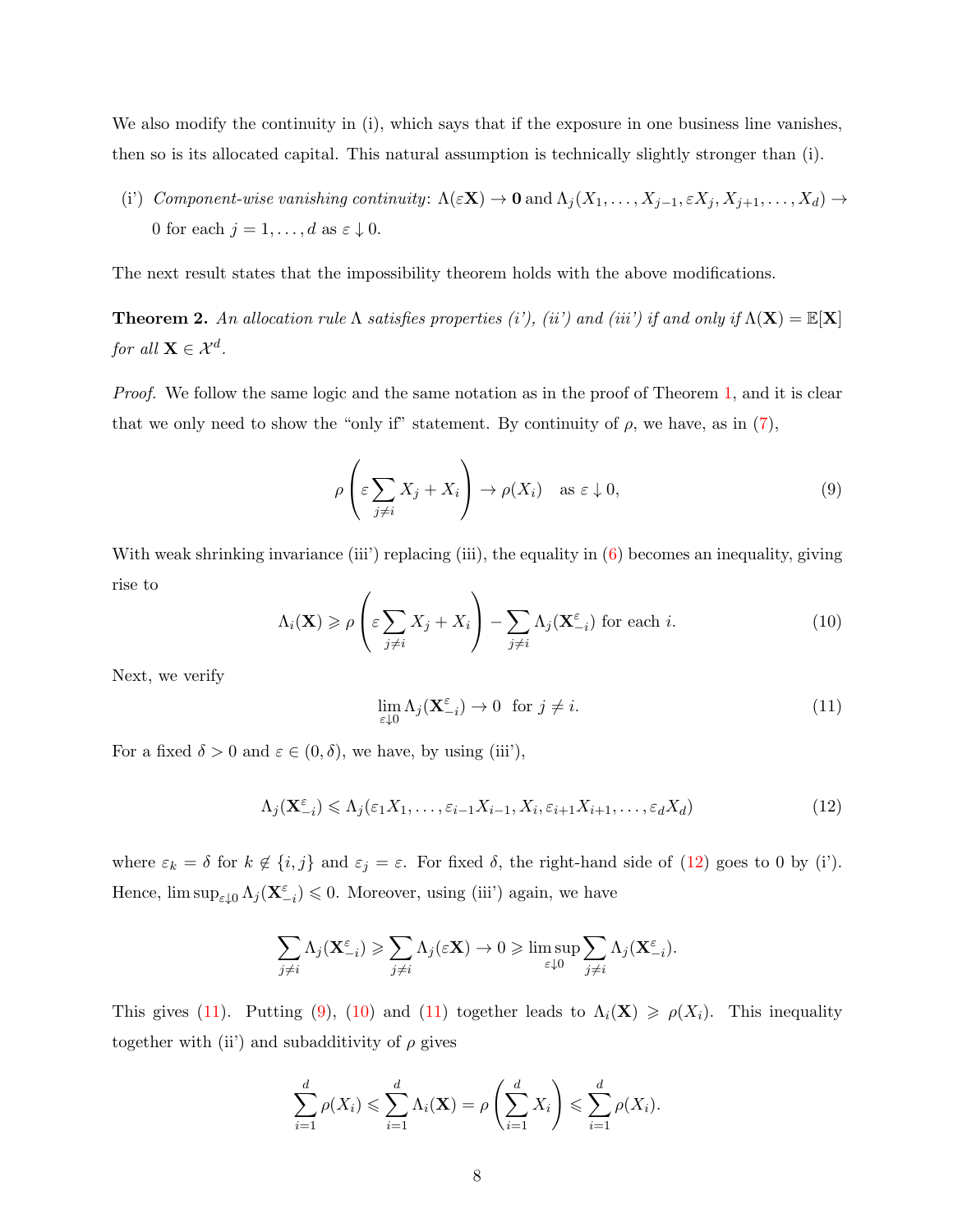Thus,  $\rho$  is additive and  $\Lambda_i(\mathbf{X}) = \rho(X_i)$ . Using Lemma [1](#page-6-1) we know that  $\rho$  is the mean.

Remark 3. Assume that top-down consistency (ii) holds. In this setting, [Kalkbrener](#page-15-1) [\(2005\)](#page-15-1) further imposed a property called *diversification*, which implies that  $\Lambda_i(\mathbf{X}) \leq \rho(X_i)$  for each i, meaning that the risk capital for the sub-portfolio  $X_i$  of portfolio X does not exceed the risk capital if  $X_i$ is considered as a stand-alone portfolio.<sup>[7](#page-9-1)</sup> It is clear that this property, together with top-down consistency, implies subadditivity and thus is stronger than requiring  $\rho$  to be subadditive. Hence, such an enhancement of (ii) in place of (ii'), requiring the diversification property, is also sufficient for Theorem [2.](#page-8-4) This also reveals that weak shrinking independence property conflicts not just with subadditivity, but also with the implications of such a property for rational behaviour.<sup>[8](#page-9-2)</sup>

#### <span id="page-9-0"></span>4.2 Shrinking independence for only positive dependence

In case the risk vector  $\mathcal{X} = (X_1, \ldots, X_d)$  has some hedging effect among its components, shrinking independence or weak shrinking independence may not be appealing. In such a case, shrinking the exposure of one business line may lead to a reduction in the hedging effect to another business line. Then, it could be reasonable that the capital allocated to the business line that is now less hedged indeed faces an increase.

Nevertheless, weak shrinking independence would be natural if the risk vector is strongly positively dependent in some sense, as there is no hedging effect in such a situation. In view of this, we will discuss a much weaker version of shrinking independence, where the property is only imposed on very positively dependent risk vectors. For this relaxation, we first define what we mean by positive dependence. Let  $R$  be the Spearman rank correlation of a bivariate vector, defined as

$$
R(X, Y) = \text{Corr}(F(X), G(Y)), \quad X, Y \in \mathcal{X},
$$

where Corr( $\cdot$ ) is Pearson's correlation coefficient, and F and G are the distribution functions of X and Y, respectively. If one of X and Y is degenerate, then we set  $R(X, Y) = 1$  which will not affect our discussion. We define positive dependence in the following sense: for  $r \in [-1,1]$ , we

<span id="page-9-1"></span><sup>&</sup>lt;sup>7</sup>Otherwise the business line i may be disadvantaged by being part of the portfolio **X**. There is certainly a game-theoretic flavour to it, relating to the concept of the core of co-operative games and ideas of individual ration-ality; see e.g., [Lemaire](#page-15-9) [\(1991\)](#page-15-9); [Denault](#page-15-0) [\(2001\)](#page-15-0). At the same time, note that the desirability of such properties is context-dependent; for example, [Kim and Hardy](#page-15-15) [\(2009\)](#page-15-15) challenge the diversification property from a solvency-option perspective.

<span id="page-9-2"></span><sup>8</sup>We also note that top-down consistency is relaxed by [Centrone and Rosazza Gianin](#page-15-16) [\(2018\)](#page-15-16), in the context of (non-coherent) convex and quasi-convex risk measures, as the price to pay for requiring the diversification property without subadditivity; see also [Canna et al.](#page-14-3)  $(2021)$ .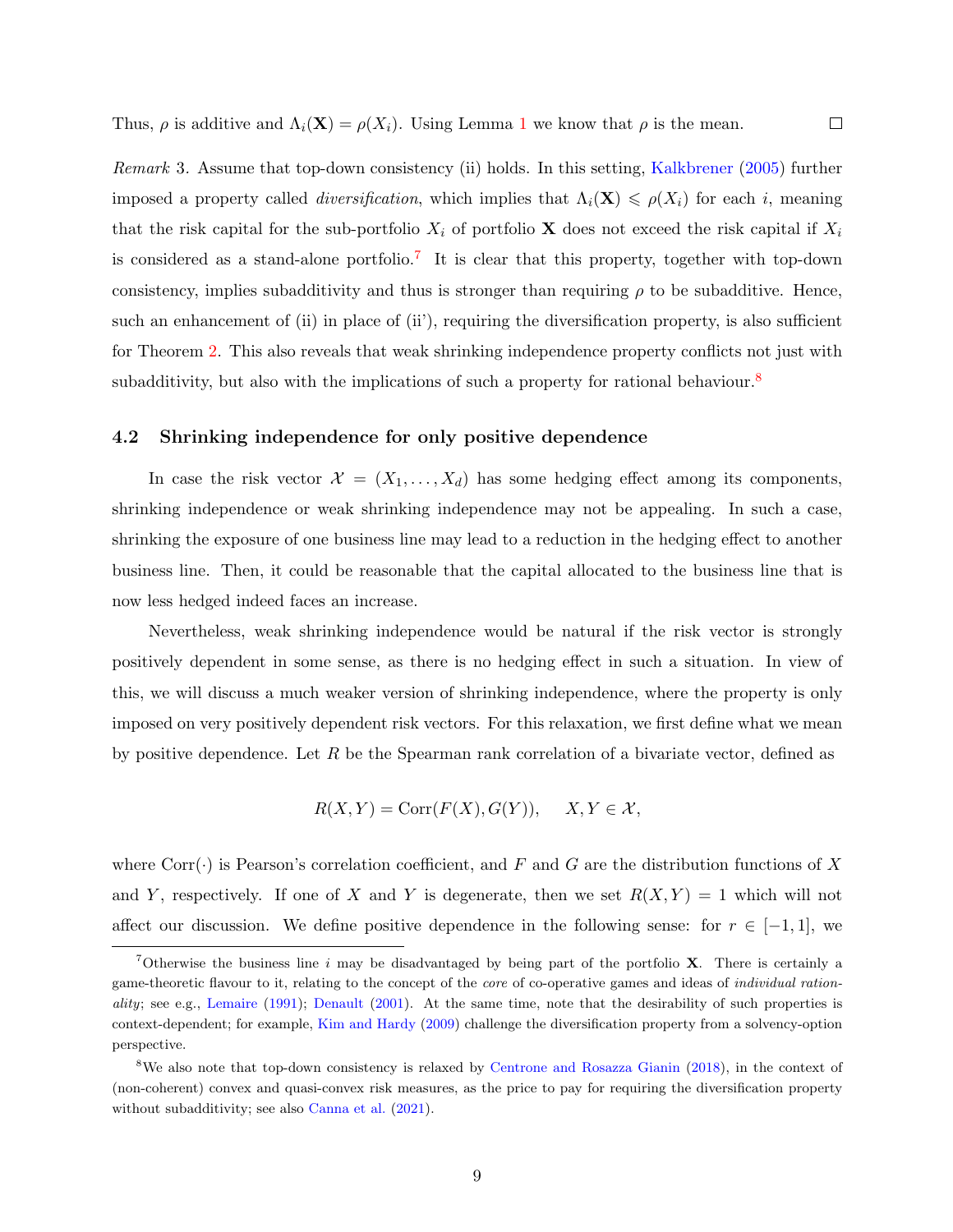say that the random vector **X** is *r*-positively dependent, if  $R(X_i, X_j) \geq r$  for all  $i \neq j$ . Clearly, if  $X$  has continuous marginals, then 1-positive dependence is equivalent to comonotonicity.<sup>[9](#page-10-0)</sup> Hence, the property of  $r$ -positive dependence gets stronger as  $r$  increases, and it forms a continuum from arbitrary dependence  $(r = -1)$  to comonotonicity  $(r = 1)$ . We denote by  $\mathcal{X}_r^d$  the set of all rpositively dependent random vectors with continuous marginals.

*Remark* 4. The dependence measure R may be replaced by another measure of concordance (see [McNeil et al.](#page-15-17) [\(2015\)](#page-15-17)), which may either be a joint concordance measure or a bivariate concordance measure, such as (joint or bivariate) Kendall's tau. From the proof of Theorem [3](#page-10-1) below, it will be clear that such a choice is irrelevant to our discussion.

We are now ready to further relax weak shrinking independence to the following version.

 $(iii')_r$  Weak shrinking independence under r-positive dependence:

 $\Lambda_i(X_1,\ldots,X_{j-1},aX_j,X_{j+1},\ldots,X_d)\leqslant \Lambda_i(\mathbf{X})$  for all  $j\neq i, a\in(0,1)$  and  $\mathbf{X}\in\mathcal{X}_r^d$ .

<span id="page-10-1"></span>**Theorem 3.** Suppose that an allocation rule  $\Lambda$  satisfies properties (i') and (ii'). For  $r \in (0,1)$ ,  $\Lambda$ satisfies (iii')<sub>r</sub> if and only if  $\Lambda(X) = \mathbb{E}[X]$  for all  $X \in \mathcal{X}^d_r$ . Moreover, if (iii')<sub>r</sub> holds, then the risk measure  $\rho$  used to calculate the total capital must be the mean for any risk vector in  $\mathcal{X}^d$ .

Proof. The "if" statement is straightforward, and we will only show the "only if" statement below. Take  $\mathbf{X} \in \mathcal{X}^d_r$ . Note that all random vectors like  $\mathbf{X}^{\varepsilon}_{-i}$  and  $\mathbf{X}$  share the same pair-wise values of the dependence measure R. The same argument in the proof of Theorem [2](#page-8-4) carries through and leads to

$$
\Lambda_i(\mathbf{X}) = \rho(X_i)
$$
 for each  $i$  and  $\rho\left(\sum_{i=1}^d X_i\right) = \sum_{i=1}^d \rho(X_i);$ 

that is,  $\rho$  is additive for components of a risk vector in  $\mathcal{X}_r^d$ . Lemma [2](#page-11-0) below guarantees that  $\rho$  has to be the mean for all random variables in  $\mathcal{X}$ .  $\Box$ 

By taking  $r < 1$  close to 1 in Theorem [3,](#page-10-1) we know that the allocation rule is, once again, the trivial one if weak shrinking independence holds for very positive dependence. We note that the statement in Theorem [3](#page-10-1) is made only for  $\mathbf{X} \in \mathcal{X}_r^d$  because (iii')<sub>r</sub> is also only formulated for  $\mathbf{X} \in \mathcal{X}_r^d$ . As such, Theorem [3](#page-10-1) does not say anything about the form of  $\Lambda(X)$  for X outside  $\mathcal{X}_r^d$ . Nevertheless, the total capital has to be the mean of the aggregate position, that is,  $\rho(\sum_{i=1}^{d} X_i) = \mathbb{E}[\sum_{i=1}^{d} X_i]$ for all  $X \in \mathcal{X}^d$  (not only those in  $\mathcal{X}^d_r$ ), and this contradicts risk management practice; so the interpretation of the impossibility theorem remains valid.

<span id="page-10-0"></span><sup>&</sup>lt;sup>9</sup>Two random variables X and Y are comonotonic if  $X = f(X+Y)$  and  $Y = g(X+Y)$  a.s. for increasing functions f and g. Comonotonicity of a random vector means pair-wise comonotonicity. For more on comonotonicity and other dependence concepts, see [Dhaene et al.](#page-15-18) [\(2002\)](#page-15-18) and [Puccetti and Wang](#page-15-19) [\(2015\)](#page-15-19).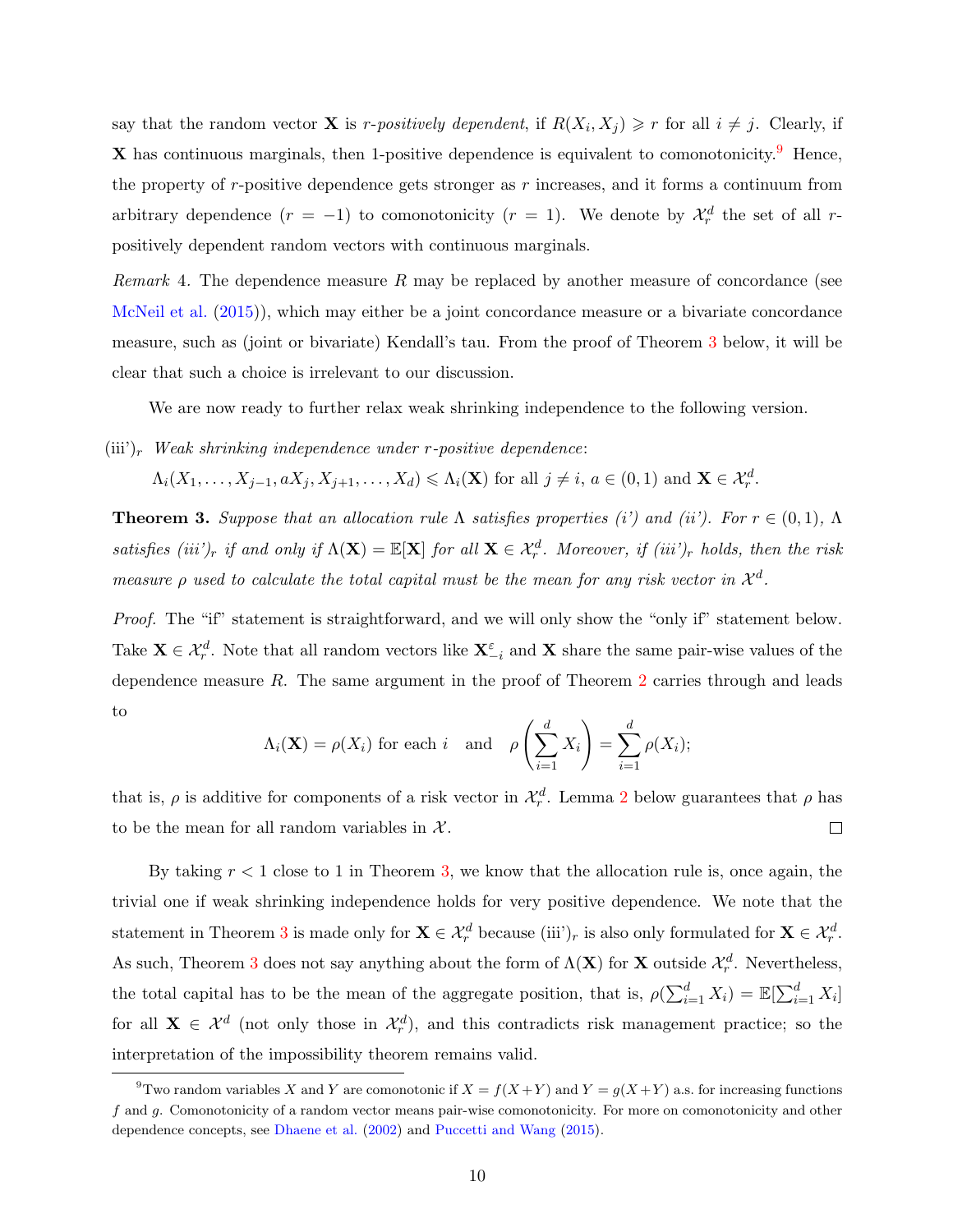The proof of Theorem [3](#page-10-1) uses the following lemma which characterizes risk measures with additivity for random vectors in  $\mathcal{X}_r^2$ . As far as we are aware, this lemma is the first of its sort in the literature, and it may be of independent interest.<sup>[10](#page-11-1)</sup>

<span id="page-11-0"></span>**Lemma 2.** Fix  $r \in (0,1)$ . A mapping  $\rho : \mathcal{X} \to \mathbb{R}$  is continuous, subaddtive, additive for  $(X, Y) \in$  $\mathcal{X}_r^2$ , and law invariant if and only if  $\rho(X) = \rho(1)\mathbb{E}[X]$  for all  $X \in \mathcal{X}$ .

*Proof.* Below we will work on the case of  $\mathcal{X} = L^q$  for  $q \in [1, \infty)$ . The case of  $\mathcal{X} = L^{\infty}$  is analogous and hence omitted. Without loss of generality, assume  $\rho(1) = 1$ .

Since any comonotonic random vector with continuous marginals is in  $\mathcal{X}_r^2$ , and  $\rho$  is continuous, we know that  $\rho$  is additive for any pair of comonotonic random variables in X, thus comonotonicadditive. A comonotonic-additive and continuous risk measure is always positively homogeneous, meaning that  $\rho(\alpha X) = \alpha \rho(X)$  for  $\alpha \in (0, \infty)$  and  $X \in \mathcal{X}$ . This can be checked from the equality  $\rho(nX) = n\rho(X)$  for any natural number n and  $X \in \mathcal{X}$ , together with continuity. Using  $\rho(1) = 1$ , comonotonic-additivity and positive homogeneity, we further get  $\rho(X + m) = \rho(X) + m$  for all  $m \in \mathbb{R}$  and  $X \in \mathbf{X}$ . Denote by  $\tilde{\rho}(X) = \rho(X) - \mathbb{E}[X], X \in \mathcal{X}$ . It follows from properties of  $\rho$ that  $\tilde{\rho}$  is subadditive, comonotonic-additive, law-invariant, positively homogeneous, and satisfying  $\rho(X + m) = \rho(X)$  for all  $m \in \mathbb{R}$  and  $X \in \mathcal{X}$ . Therefore,  $\tilde{\rho}$  is a comonotonic-additive coherent measure of variability in the sense of [Furman et al.](#page-15-20) [\(2017\)](#page-15-20), and by the representation result in Theorem 2.1 of [Furman et al.](#page-15-20) [\(2017\)](#page-15-20), we can write

$$
\tilde{\rho}(X) = \int_0^1 F_X^{-1}(t) \mathrm{d}h(t), \quad X \in \mathcal{X},
$$

where  $h : [0, 1] \to [0, 1]$  is convex and satisfies  $h(0) = h(1) = 0$ , and  $F_X^{-1}$  is the left quantile function of X. Moreover, h is continuous since  $\tilde{\rho}$  is finite on  $L^q$ .

Next, we show that h has to be the constant 0. Suppose for the purpose of contradiction that h is not always 0. Since h is convex and  $h(0) = h(1) = 0$ , it must be non-positive, and there exists a smallest minimal point  $s = \min(\arg \min_{t \in [0,1]} h(t))$  with  $h(s) < 0$ . Note that h is convex and nonlinear in any neighbourhood of s. Hence, for any  $\varepsilon > 0$  with  $[s - \varepsilon, s + \varepsilon] \subseteq [0, 1]$ ,

<span id="page-11-2"></span>
$$
\int_{s-\varepsilon}^{s+\varepsilon} (t-s)dh(t) = \varepsilon h(s+\varepsilon) + \varepsilon h(s-\varepsilon) - \int_{s-\varepsilon}^{s+\varepsilon} h(t)dt > 0.
$$
 (13)

<span id="page-11-1"></span><sup>&</sup>lt;sup>10</sup>This lemma may be seen as a special result on functionals that collapse to the mean; see e.g., [Bellini et al.](#page-14-4) [\(2021\)](#page-14-4) for other results on such functionals.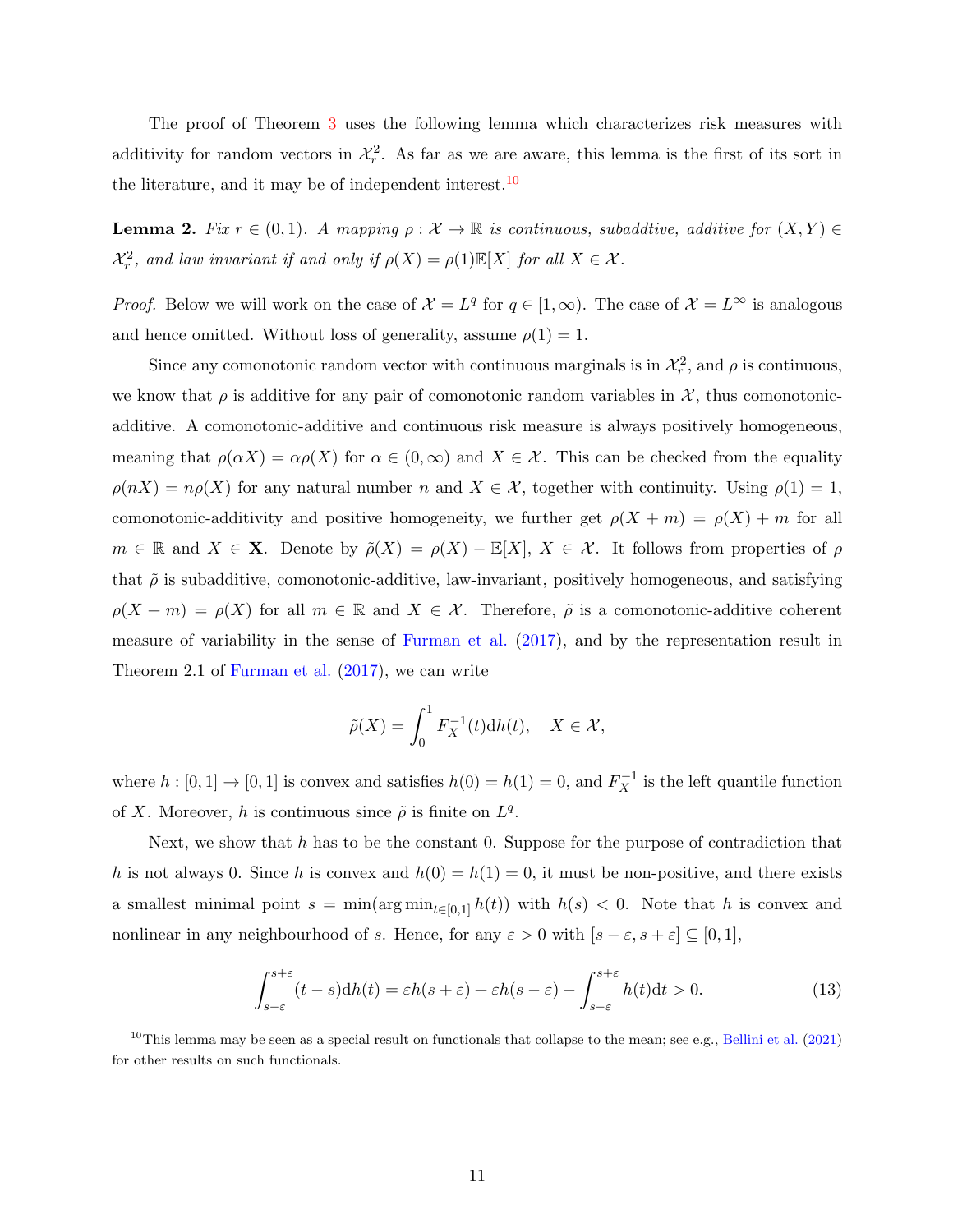Denote by  $A = [s - \varepsilon, s + \varepsilon]$ . Let U be a uniform random variable on [0, 1], and

$$
V = (2s - U) \mathbb{1}_{\{U \in A\}} + U \mathbb{1}_{\{U \notin A\}}.
$$

We take  $\varepsilon > 0$  small enough so that  $R(U, V) > r$ . This is possible since  $R(U, V) \to 1$  as  $\varepsilon \downarrow 0$ . We can easily check that  $U + V = 2s \mathbb{1}_{\{U \in A\}} + 2U \mathbb{1}_{\{U \notin A\}}$ . Using [\(13\)](#page-11-2), we have

$$
\rho(2U) - \rho(U+V) = \int_0^1 2t dh(t) - \int_0^1 (2t \mathbb{1}_{\{t \notin A\}} + 2s \mathbb{1}_{\{t \in A\}}) dh(t) = \int_{s-\varepsilon}^{s+\varepsilon} (2t - 2s) dh(t) > 0.
$$

On the other hand, note that  $\rho(U) = \rho(V)$  because V is uniformly distributed on [0,1], and  $\rho$  is law-invariant. Since  $\rho$  is additive on  $\mathcal{X}_r^2$ , we have

$$
\rho(U + V) = \rho(U) + \rho(V) = \rho(U) + \rho(U) = \rho(2U).
$$

This leads to a contradiction. Hence, h is a constant 0, which implies that  $\tilde{\rho}$  is also 0. Therefore,  $\Box$  $\rho(X) = \mathbb{E}[X]$  for all  $X \in \mathcal{X}$ .

Lemma [2](#page-11-0) also reveals the reason why  $r = 1$  is not included in Theorem [3.](#page-10-1) Indeed, assuming continuity, additivity on  $\mathcal{X}_1^2$  is precisely comonotonic-additivity. This property is satisfied by distortion risk measure [\(Wang et al.,](#page-16-4) [1997\)](#page-16-4) – more broadly: for any signed Choquet integral, e.g., [Wang et al.](#page-16-5)  $(2020)$  – not necessarily equal to the mean. For instance, the ES-based Euler allocation principle leads to the risk measure  $\rho$  being an ES, which is additive for comonotonic random variables.

#### <span id="page-12-0"></span>4.3 Relaxing law invariance

Next, we relax law invariance in the assumption of the risk measure  $\rho$  appearing in top-down consistency. Absence of law invariance means that the total capital can be assessed not only based on the distribution of the total risk, but also on other characteristics, such as scenario-based analysis; see [Wang and Ziegel](#page-16-6) [\(2021\)](#page-16-6) for a theory of non-law-invariant risk measures in risk management. In the next result, we will see that allowing for this extra flexibility in the risk assessment does not give rise to more choices of capital allocation rules; we return to the case of the mean, with respect to a probability measure possibly different from  $\mathbb{P}$ . Below,  $Q \ll \mathbb{P}$  means that Q is absolutely continuous with respect to P.

<span id="page-12-1"></span>**Theorem 4.** Let  $\mathcal{X} = L^q$  for some  $q \in [1, \infty)$ , and do not assume that the risk measure  $\rho$  is necessarily law invariant. An allocation rule  $\Lambda$  satisfies properties (i)-(iii) if and only if  $\Lambda(\mathbf{X}) =$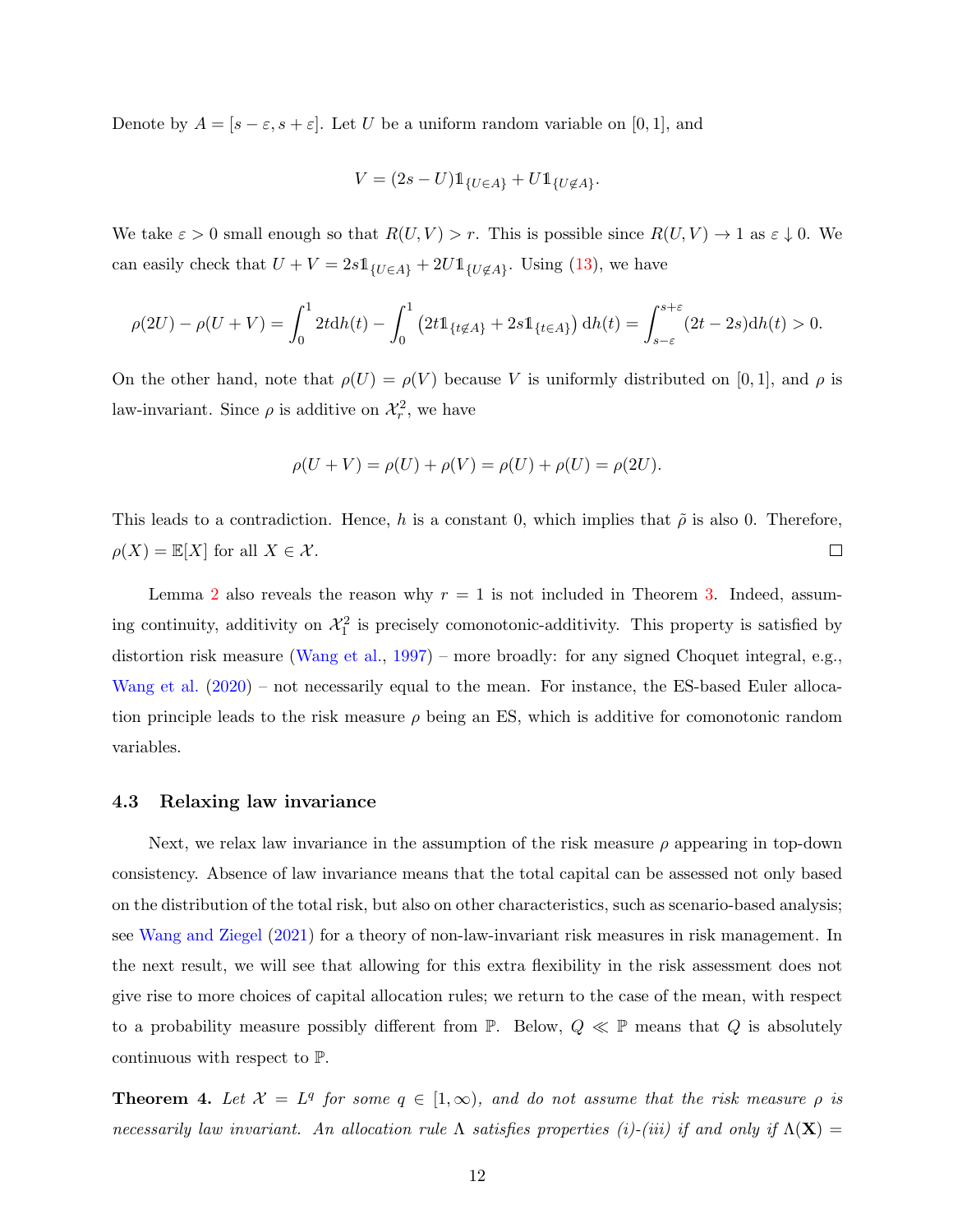$\mathbb{E}^Q[\mathbf{X}]$  on  $\mathcal{X}^d$  for some probability measure  $Q \ll \mathbb{P}$ .

The proof of Theorem [4](#page-12-1) follows from similar arguments as in that of Theorem [1,](#page-5-3) and we only mention the differences. Law invariance appears in the proof of Theorem [1](#page-5-3) through the application of Lemma [1.](#page-6-1) Lemma [3](#page-1-1) below is a variant of Lemma [1](#page-6-1) which does not rely on law invariance. Having Lemma [3](#page-1-1) (a) in place of Lemma [1](#page-6-1) leads to a proof of Theorem [4.](#page-12-1)

- **Lemma 3.** (a) A mapping  $\rho: L^q \to \mathbb{R}$  where  $q \in [1,\infty)$  is continuous and additive if and only if  $\rho(X) = \rho(1) \mathbb{E}^Q[X]$  on  $L^q$  for some probability measure  $Q \ll \mathbb{P}$ .
- (b) A mapping  $\rho: L^{\infty} \to \mathbb{R}$  is continuous and additive if and only if  $\rho(X) = \rho(1)\mathbb{E}^Q[X]$  on  $L^{\infty}$  for some finitely additive measure  $Q \ll \mathbb{P}$  with total mass 1.

*Proof.* The proof is identical to that of Lemma [1,](#page-6-1) with the exception that, continuity on  $L^{\infty}$  without law invariance is not sufficient to guarantee Fatou continuity. As a consequence, Q in [\(8\)](#page-7-2) is not necessarily a probability measure; instead, Q is only finitely additive. Absolute continuity of Q with respect to  $\mathbb P$  is obviously necessary; otherwise  $\mathbb E^Q$  is not finite.  $\Box$ 

Remark 5. In the statements of Theorem [4](#page-12-1) and Lemma [3,](#page-1-1) there is an implicit requirement for  $Q$ that  $\mathbb{E}^Q$  is finite on X. This is because  $\Lambda$  and  $\rho$  in these results are assumed to take real values. Since finitely additive measures are not an easy object to work with, we did not include the case  $q = \infty$ in Theorem [4,](#page-12-1) although it is clear that the result holds similarly, and the economic interpretation remains the same.

## 5 Concluding remarks

The main result in this short paper reveals a profound conflict between two operational considerations in capital allocation rules: top-down consistency and shrinking independence. Both properties are potentially desirable in different contexts for the design of capital allocation rules. Unfortunately, as shown from our impossibility theorem, they do not live well together, and this result still holds true when we relax some of the conditions in the two properties.

The two properties encode different organizational requirements. On the one hand, top-down consistency requires capital to be calculated by a centralized approach; the performance of each line of business is solely understood through its contribution to portfolio risk. On the other hand, shrinking independence relates to a bottom-up view of the capital allocation process, recognizing some autonomy to business lines – while diversification should still be reflected in allocated capital,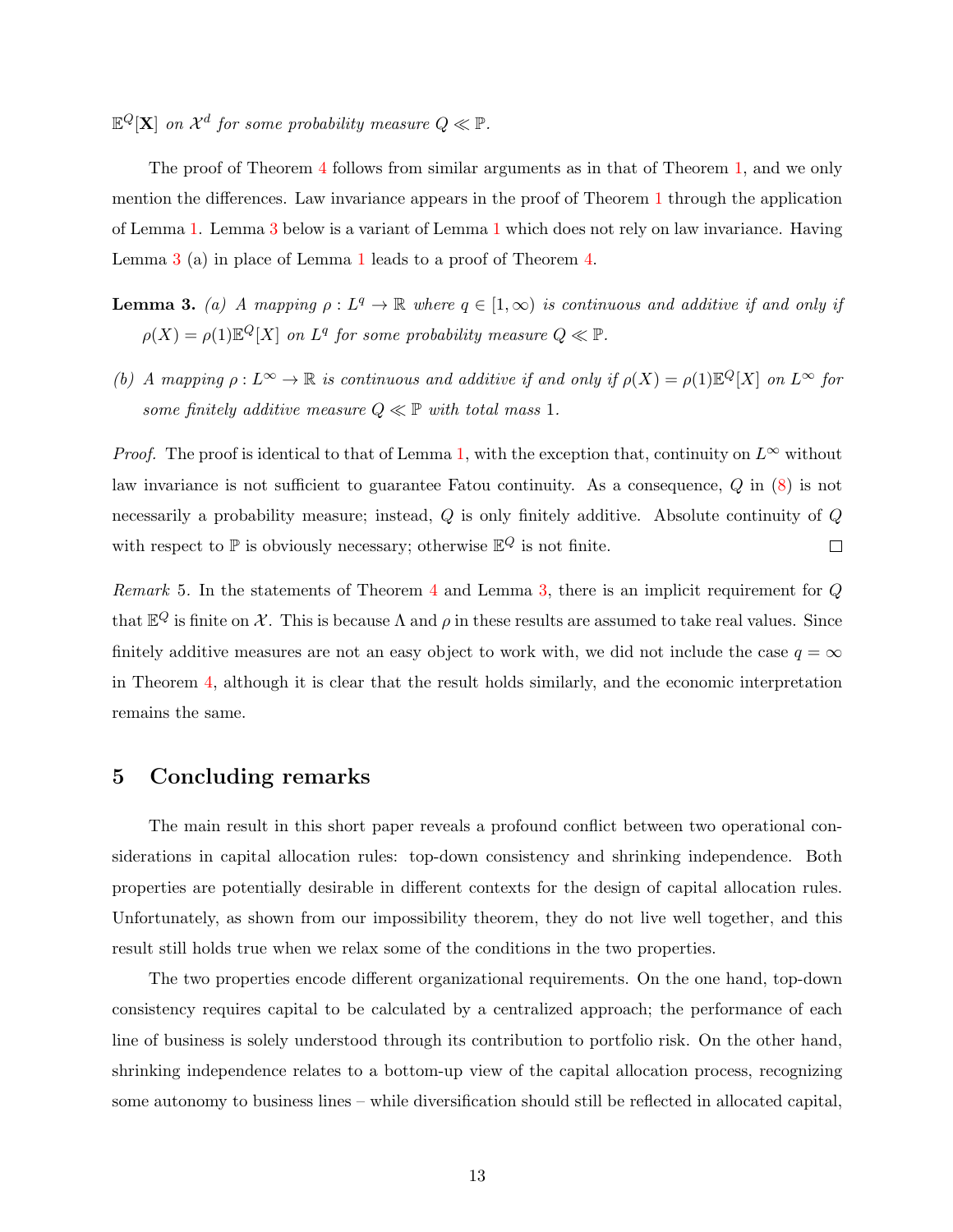the risk of individual lines should also be understood in its own right. This tension between topdown and bottom-up approaches to insurance operations is already foreshadowed in a premium calculation context by Bühlman [\(1985\)](#page-14-5).

Hence, our impossibility theorem adds evidence to the view that there are no universally good methods for capital allocation; one always needs to carefully consider context-specific priorities in given applications when designing allocation rules. This observation may also partially explain why capital allocation has remained an active field of study in finance and insurance, with rich theoretical and applied research findings; see e.g., the recent advances in [Boonen et al.](#page-14-6) [\(2017\)](#page-14-6), [Centrone and Rosazza Gianin](#page-15-16) [\(2018\)](#page-15-16), [Boonen et al.](#page-14-7) [\(2020\)](#page-14-7) and [Bauer and Zanjani](#page-14-8) [\(2021\)](#page-14-8).

#### Acknowledgements

The authors thank Hirbod Assa, Tim Boonen, Edward Furman, John Major, and Antoon Pelsser for helpful feedback on a previous version of the paper. RW acknowledges financial support from the Natural Sciences and Engineering Research Council of Canada (RGPIN-2018-03823, RGPAS-2018-522590).

## References

- <span id="page-14-2"></span>Artzner, P., Delbaen, F., Eber, J.-M. and Heath, D. (1999). Coherent measures of risk. Mathematical Finance, 9(3), 203–228.
- <span id="page-14-1"></span>Asimit, V., Peng, L., Wang, R. and Yu, A. (2019). An efficient approach to quantile capital allocation and sensitivity analysis. Mathematical Finance, 29(4), 1131–1156.
- <span id="page-14-8"></span>Bauer, D. and Zanjani, G. (2021). Economic capital and RAROC in a dynamic model. Journal of Banking and Finance 125, 106071.
- <span id="page-14-4"></span>Bellini, F., Koch-Medina, P., Munari, C. and Svindland, G. (2021). Law-invariant functionals that collapse to the mean. Insurance: Mathematics and Economics, 98, 83–91.
- <span id="page-14-0"></span>Boonen, T. J., Guillen, M., Santolino, M. (2019). Forecasting compositional risk allocations. Insurance: Mathematics and Economics, 84, 79-86.
- <span id="page-14-7"></span>Boonen, T. J., De Waegenaere, A., and Norde, H. (2020). A generalization of the Aumann–Shapley value for risk capital allocation problems. European Journal of Operational Research, 282(1), 277-287.
- <span id="page-14-6"></span>Boonen, T. J., Tsanakas, A. and Wüthrich, M. V. (2017). Capital allocation for portfolios with non-linear risk aggregation. Insurance: Mathematics and Economics, 72, 95–106.
- <span id="page-14-5"></span><span id="page-14-3"></span>Bühlmann, H. (1985). Premium calculation from top down. ASTIN Bulletin, 15(2), 89–101.
- Canna, G., Centrone, F., and Rosazza Gianin, E. (2021). Haezendonck-Goovaerts capital allocation rules. Insurance: Mathematics and Economics, 101(B), 173–185.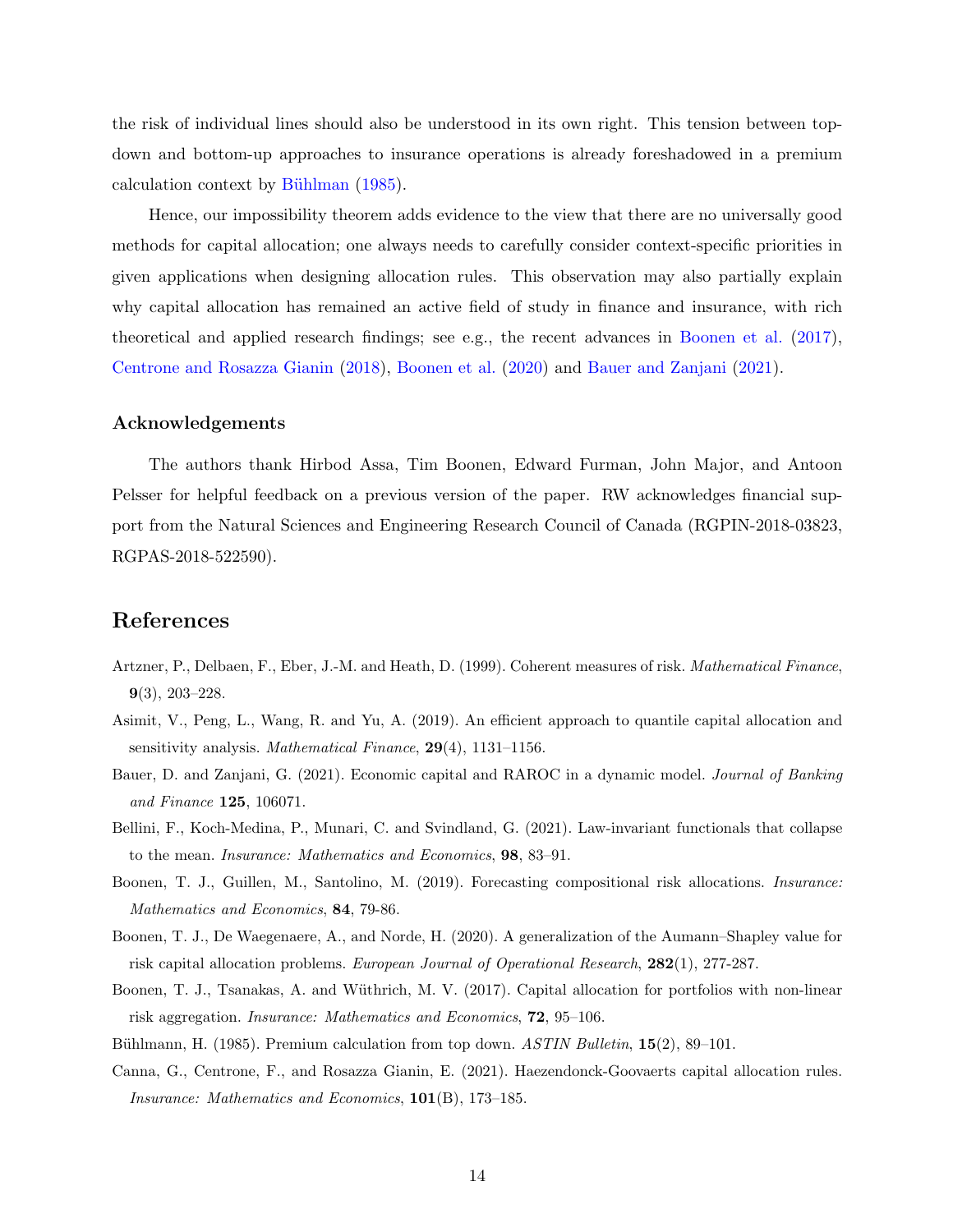- <span id="page-15-16"></span>Centrone, F. and Rosazza Gianin, E. (2018). Capital allocation à la Aumann–Shapley for non-differentiable risk measures. European Journal of Operational Research, 267(2), 667–675.
- <span id="page-15-8"></span>Cerreia-Vioglio, S., Maccheroni, F., Marinacci, M. and Montrucchio, L. (2011). Risk measures: Rationality and diversification. *Mathematical Finance*,  $21(4)$ , 743-774.
- <span id="page-15-11"></span>Csóka, P. and Pintér, M. (2016). On the Impossibility of Fair Risk Allocation. The B.E. Journal of Theoretical Economics,  $16(1)$ ,  $143-158$ .
- <span id="page-15-13"></span><span id="page-15-0"></span>Delbaen, F. (2012). Monetary Utility Functions. Osaka University Press, Osaka.
- <span id="page-15-18"></span>Denault, M. (2001). Coherent allocation of risk capital. Journal of Risk, 4, 1–34.
- Dhaene, J., Denuit, M., Goovaerts, M. J., Kaas, R. and Vynche, D. (2002). The concept of comonotonicity in actuarial science and finance: Theory. Insurance: Mathematics and Economics 31(1), 3–33.
- <span id="page-15-2"></span>Dhaene, J., Tsanakas, A., Valdez, E. A. and Vanduffel, S. (2012). Optimal capital allocation principles. Journal of Risk and Insurance,  $79(1)$ , 1–28.
- <span id="page-15-14"></span>Föllmer, H. and Schied, A. (2016). Stochastic Finance. An Introduction in Discrete Time. Fourth Edition. Walter de Gruyter, Berlin.
- <span id="page-15-20"></span>Furman, E., Wang, R. and Zitikis, R. (2017). Gini-type measures of risk and variability: Gini shortfall, capital allocation and heavy-tailed risks. Journal of Banking and Finance, 83, 70–84.
- <span id="page-15-3"></span>Furman, E. and Zitikis, R. (2008). Weighted risk capital allocations. Insurance: Mathematics and Economics,  $43(2), 263-269.$
- <span id="page-15-15"></span><span id="page-15-1"></span>Kalkbrener, M. (2005). An axiomatic approach to capital allocation. *Mathematical Finance*, **15**(3), 425–437.
- Kim, J. H. T. and Hardy, M. (2009). A capital allocation based on a solvency exchange option. *Insurance*: Mathematics and Economics, 44(3), 357–366.
- <span id="page-15-10"></span><span id="page-15-9"></span>Lemaire, J. (1991). Cooperative game theory and its insurance applications. ASTIN Bulletin, 21(1), 17–40.
- Major, J. A. (2018). Distortion measures and homogeneous financial derivatives. Insurance: Mathematics and Economics, 79, 82–91.
- <span id="page-15-17"></span><span id="page-15-6"></span>Millossovich, P., Tsanakas, A. and Wang, R. (2021). A theory of multivariate stress testing. SSRN : 3966204.
- McNeil, A. J., Frey, R. and Embrechts, P. (2015). Quantitative Risk Management: Concepts, Techniques and Tools. Revised Edition. Princeton, NJ: Princeton University Press.
- <span id="page-15-12"></span>Mohammed, N., Furman, E., and Su, J. (2021). Can a regulatory risk measure induce profit-maximizing risk capital allocations? The case of conditional tail expectation. Insurance: Mathematics and Economics,  $101(B)$ , 425–436.
- <span id="page-15-19"></span><span id="page-15-7"></span>Puccetti, G. and Wang R. (2015). Extremal dependence concepts. *Statistical Science*, **30**(4), 485–517.
- Rüschendorf, L. (2013). Mathematical Risk Analysis. Dependence, Risk Bounds, Optimal Allocations and Portfolios. Springer, Heidelberg.
- Schmeidler, D. (1986). Integral representation without additivity. Proceedings of the American Mathematical Society,  $97(2)$ ,  $255-261$ .
- <span id="page-15-4"></span>Scaillet, O. (2004). Nonparametric estimation and sensitivity analysis of Expected Shortfall. *Mathematical Finance*,  $14(1)$ ,  $115-129$ .
- <span id="page-15-5"></span>Targino, R. S., Peters, G. W., and Shevchenko, P. V. (2015). Sequential Monte Carlo Samplers for capital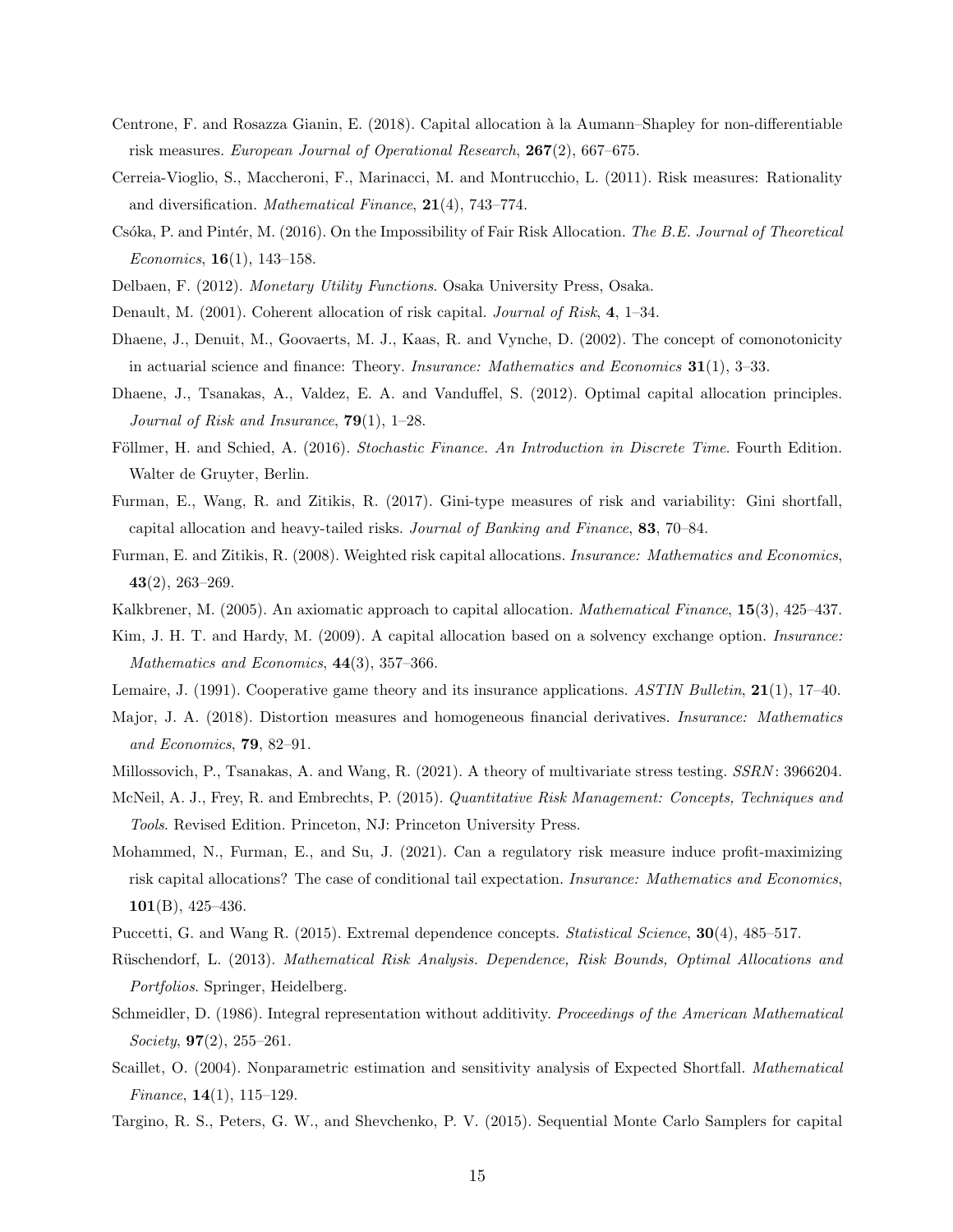allocation under copula-dependent risk models. Insurance: Mathematics and Economics, 61, 206–226.

- <span id="page-16-2"></span>Tsanakas, A. (2009). To split or not to split: Capital allocation with convex risk measures. Insurance: Mathematics and Economics,  $44(2)$ ,  $268-277$ .
- <span id="page-16-5"></span>Wang, R., Wei, Y. and Willmot, G. E. (2020). Characterization, robustness and aggregation of signed Choquet integrals. Mathematics of Operations Research, 45(3), 993–1015.
- <span id="page-16-6"></span><span id="page-16-1"></span>Wang, R., and Ziegel, J. F. (2021). Scenario-based risk evaluation. Finance and Stochastics, 25, 725–756.
- Wang, R. and Zitikis, R. (2021). An axiomatic foundation for the Expected Shortfall. Management Science, 67, 1413–1429.
- <span id="page-16-4"></span>Wang, S. S., Young, V. R., and Panjer, H. H. (1997). Axiomatic characterization of insurance prices. *Insur*ance: Mathematics and Economics,  $21(2)$ , 173-183.
- <span id="page-16-3"></span>Zaks, Y., Frostig, E., and Levikson, B. (2006). Optimal pricing of a heterogeneous portfolio for a given risk level. ASTIN Bulletin, 36(1), 161–185.

## <span id="page-16-0"></span>A Two classes of capital allocation rules

In this appendix, we formally define two classes of capital allocation rules. The first class is based on Euler's principle. The Euler allocation rule is a top-down method, in which the aggregate capital is computed via a positively homogeneous risk measure  $\rho$ . For  $\lambda \in \mathbb{R}^d$ , write  $r_{\rho,\mathbf{X}}(\lambda)$  $\rho(\lambda \cdot \mathbf{X})$  and let  $S = \sum_{i=1}^{d} X_i = \mathbf{1} \cdot \mathbf{X}$ . The  $\rho$ -based Euler allocation rule is defined as

$$
\Lambda_i(\mathbf{X}) = \frac{\partial r_{\rho,\mathbf{X}}}{\partial \lambda_i}(\mathbf{1}), \quad i = 1, \dots, d.
$$

The Euler allocation satisfies top-down consistency (ii), due to Euler's principle for positively homogeneous functions. More precisely, the function  $r_{\rho, \mathbf{X}}$  is positively homogeneous, meaning that  $r_{\rho,\mathbf{X}}(t\boldsymbol{\lambda}) = tr_{\rho,\mathbf{X}}(\boldsymbol{\lambda})$  for  $t \geq 0$  and  $\boldsymbol{\lambda} \in \mathbb{R}^d$ . Euler's principle gives

$$
\rho(S) = r_{\rho, \mathbf{X}}(\mathbf{1}) = \sum_{i=1}^{d} \frac{\partial r_{\rho, \mathbf{X}}}{\partial \lambda_i}(\mathbf{1}) = \sum_{i=1}^{d} \Lambda_i(\mathbf{X}).
$$

For a positively homogeneous risk measure, the Aumann-Shapley capital allocation is equival-ent to the Euler allocation; see e.g., [Denault](#page-15-0) [\(2001\)](#page-15-0). In case  $\rho$  is the standard deviation, the Euler allocation becomes the covariance principle, defined as

$$
\Lambda_i(\mathbf{X}) = \frac{\text{Cov}(X_i, S)}{\sqrt{\text{Var}(S)}}, \quad i = 1, \dots, d.
$$

In case  $\rho$  is ES at level p, we arrive at the ES-based Euler allocation  $(2)$ .